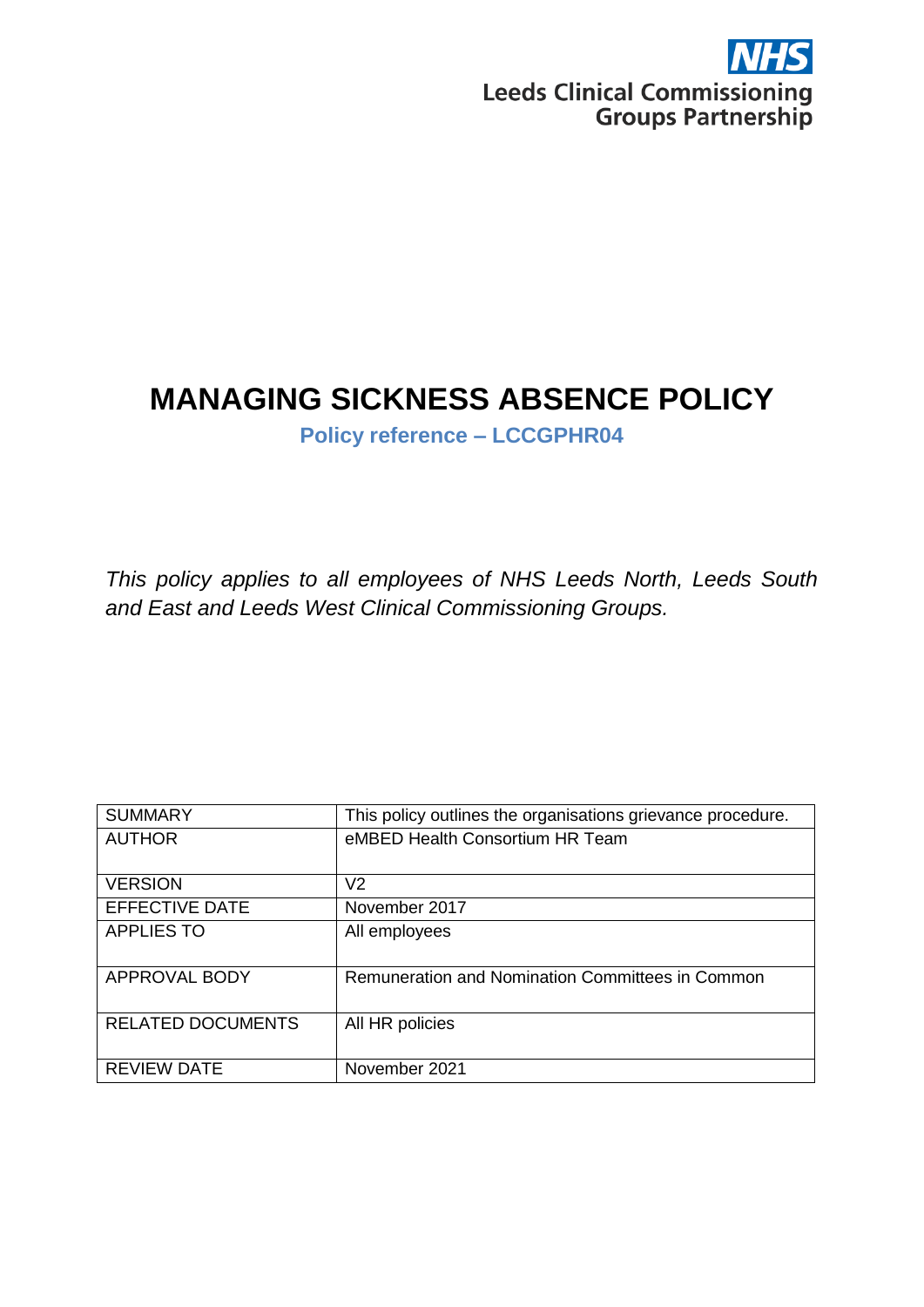# **VERSION CONTROL SHEET**

| <b>Version</b> | <b>Date</b> | <b>Author</b> | <b>Status</b> | <b>Comment</b>                         |
|----------------|-------------|---------------|---------------|----------------------------------------|
| 1.1            | 04/11/13    | Hannah        | draft         | Consultation with Trade Unions via the |
|                |             | <b>Morris</b> |               | Leeds Area Social Partnership Forum    |
| 1.2            | 09/01/14    | Hannah        | final         | <b>GR</b>                              |
|                |             | <b>Morris</b> |               |                                        |
| 2.0            | 15/05/17    | Liz Beecroft  | final         |                                        |
|                |             |               |               |                                        |
|                |             |               |               |                                        |
|                |             |               |               |                                        |
|                |             |               |               |                                        |
|                |             |               |               |                                        |
|                |             |               |               |                                        |
|                |             |               |               |                                        |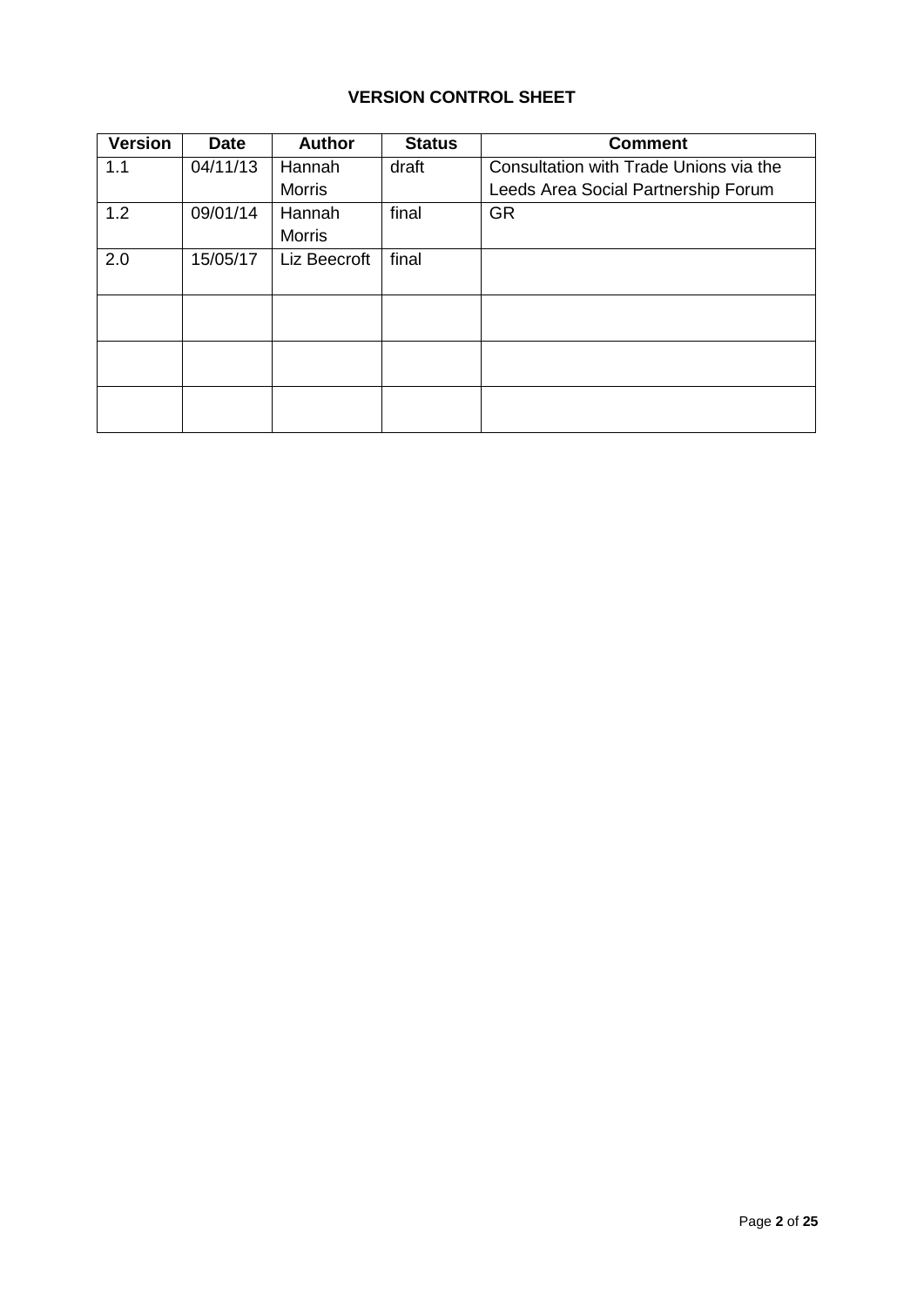# **CONTENTS**

| <b>Section</b> |                                                                                        | Page |
|----------------|----------------------------------------------------------------------------------------|------|
| 1.             | Purpose                                                                                | 4    |
| 2.             | Scope                                                                                  | 4    |
| 3.             | <b>Equality Statement</b>                                                              | 4    |
| 4.             | Accountability                                                                         | 4    |
| 5.             | <b>Implementation and Monitoring</b>                                                   | 4    |
| 6.             | Responsibilities                                                                       | 5    |
| 7.             | Scheme of Delegation                                                                   | 5    |
| 8.             | Principles                                                                             | 6    |
| 9.             | <b>General Points</b>                                                                  | 7    |
| 10.            | <b>Reporting Absence</b>                                                               | 8    |
| 11.            | <b>Recording Sickness Absence</b>                                                      | 9    |
| 12.            | Evidence of Incapacity for Work                                                        | 9    |
| 13.            | <b>Employee Occupational Sick Pay Entitlements</b>                                     | 11   |
| 14.            | <b>Sickness During Annual Leave</b>                                                    | 13   |
| 15.            | <b>Return to Work Meetings</b>                                                         | 13   |
| 16.            | <b>Short Term Absence</b>                                                              | 14   |
| 17.            | Long Term Absence                                                                      | 15   |
| 18.            | <b>Ongoing Medical Conditions</b>                                                      | 16   |
| 19.            | <b>Occupational Health Services</b>                                                    | 16   |
| 20.            | <b>Infectious and Contagious Conditions</b>                                            | 17   |
| 21             | Disability Related Absence and reasonable Adjustments                                  | 17   |
| 22.            | <b>Substance Misuse</b>                                                                | 18   |
| 23.            | <b>Medical Suspension</b>                                                              | 18   |
| 24.            | <b>Returning to Work</b>                                                               | 18   |
| 25.            | III Health Retirement                                                                  | 19   |
| 26.            | Resignation                                                                            | 19   |
| 27.            | Dismissal on the Grounds of Capability                                                 | 20   |
| 28.            | <b>Appeal Process</b>                                                                  | 21   |
|                | Appendix A – Stages of the process relating to managing short term<br>sickness absence | 22   |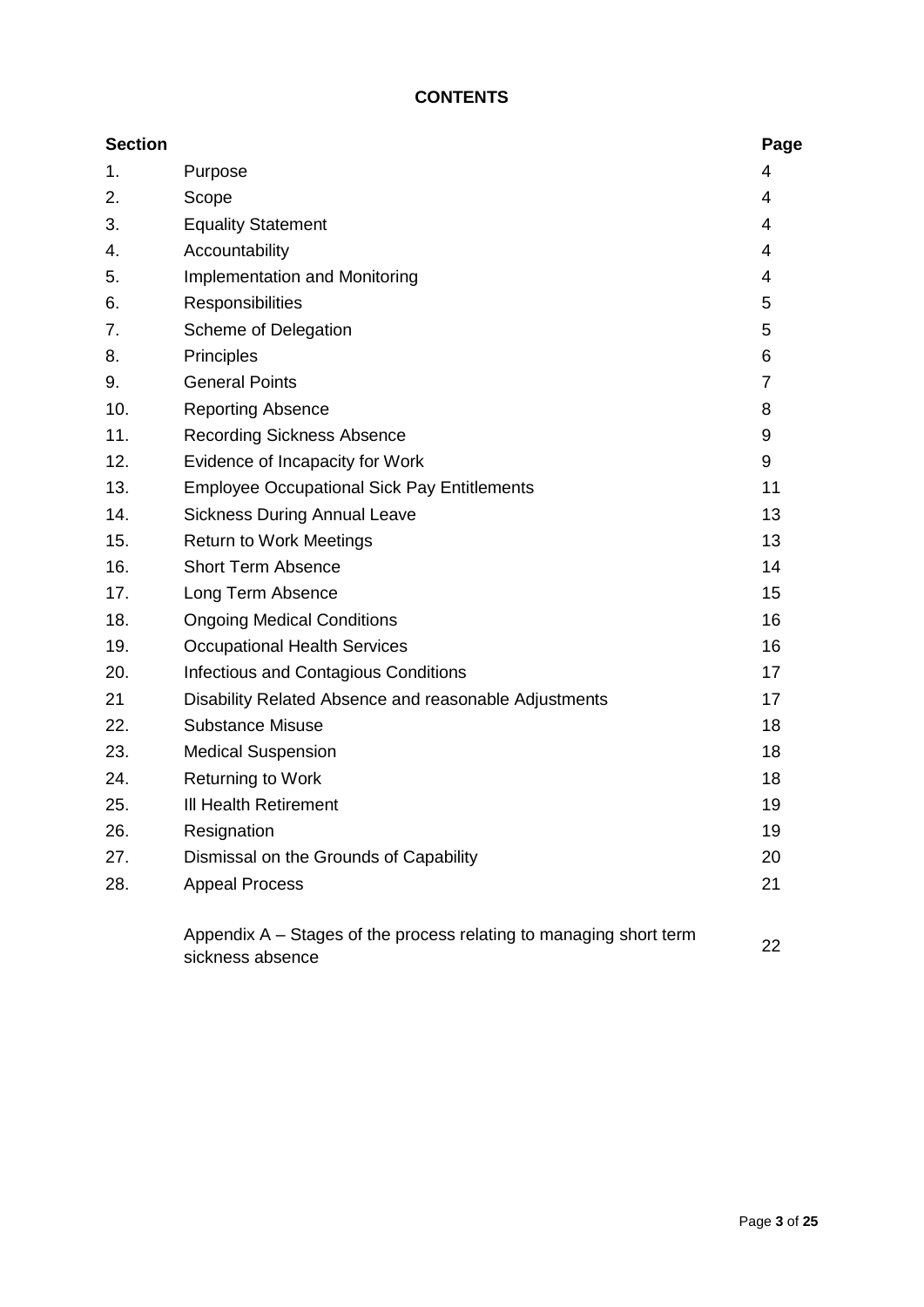#### **1. PURPOSE**

- 1.1 The Organisation recognises the importance of balancing the health needs of employees against the needs of the organisation, and is committed to providing excellent working conditions and appropriate support to achieve that balance.
- 1.2 Encouraging employees to attend work, and supporting them back into the workplace is known to maintain employee health and wellbeing, and improve organisational effectiveness.
- 1.3 The overall purpose of the policy is to set out the Organisation's approach to the management of sickness absence within the workplace. Reasonable adjustments will be considered and implemented for employees with a disability so they are not disadvantaged by this procedure. This document also sets out guidance to employees and managers about their responsibilities in relation to Sickness Absence Management.
- 1.4 This procedure should be read in conjunction with the Sickness Absence section contained within Agenda For Change terms and conditions.

#### **2. SCOPE**

2.1 This procedure will apply to all employees.

#### **3. EQUALITY STATEMENT**

3.1 In applying this policy, the organisation will have due regard for the need to eliminate unlawful discrimination**,** promote equality of opportunity**,** and provide for good relations between people of diverse groups, in particular on the grounds of the following characteristics protected by the Equality Act (2010); age, disability, gender, gender reassignment, marriage and civil partnership, pregnancy and maternity, race, religion or belief, and sexual orientation, in addition to offending background, trade union membership, or any other personal characteristic. A single Equality Impact Assessment is used for all policies and procedures.

#### **4. ACCOUNTABILITY**

4.1 The Chief Officer is accountable for this policy.

## **5. IMPLEMENTATION AND MONITORING**

- 5.1 The Finance Activity and Performance Committee is responsible for formal approval and monitoring compliance with this policy. Following ratification the policy will be disseminated to staff via the intranet.
- 5.2 The policy and procedure will be reviewed periodically by the Senior Management Team in conjunction with Human Resource and Trade Union representatives where applicable. Where review is necessary due to legislative change, this will happen sooner.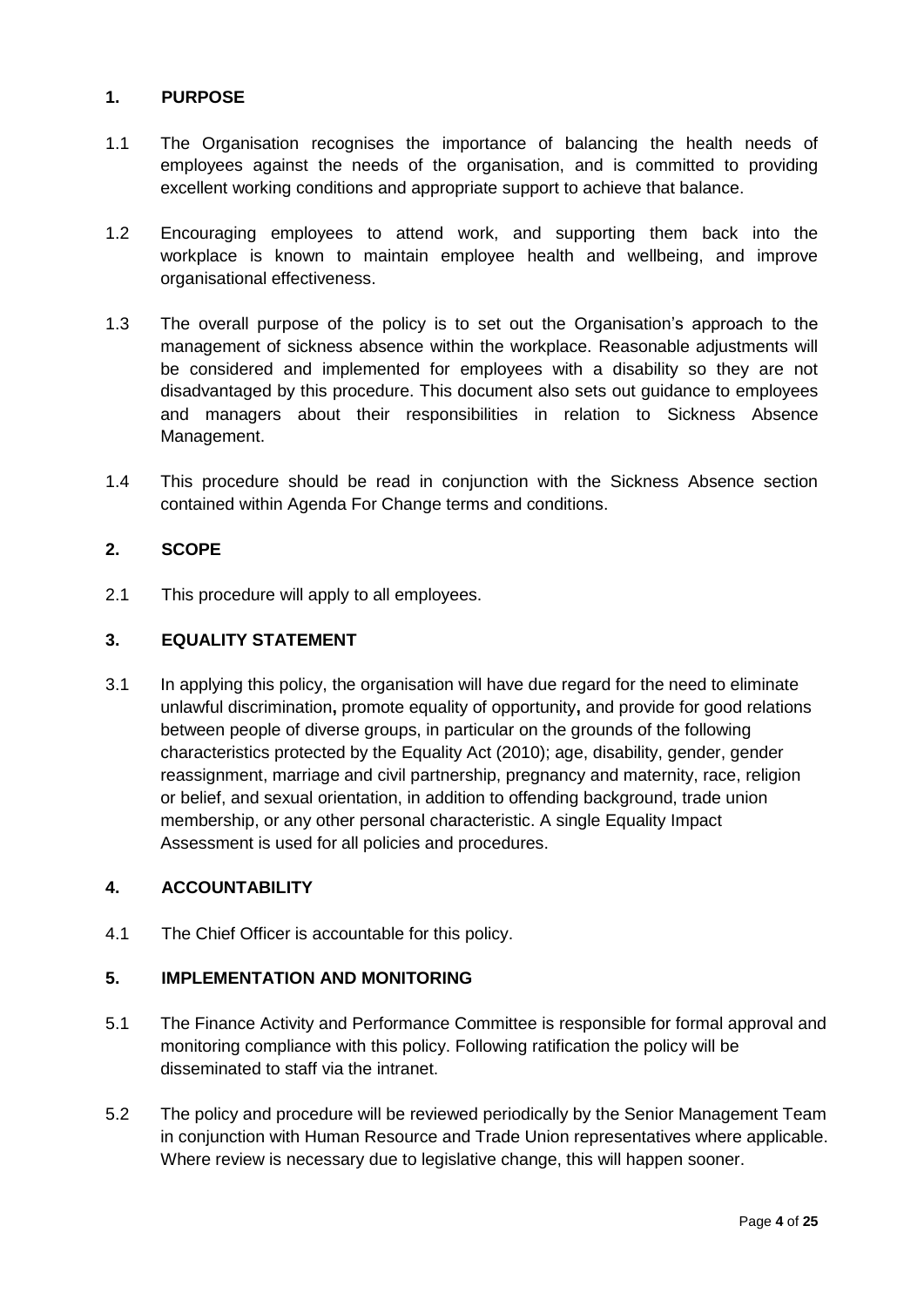## **6 RESPONSIBILITIES**

6.1 Good working relations are vital for the organisation to operate successfully and provide services. There is a joint responsibility for management, trade unions and employees to accept the responsibility of working together on issues in good faith and with the shared intention of facilitating good working relations.

#### **6.2 Employees**

- 6.2.1 It is the responsibility of employees to ensure that they:
	- Ensure regular attendance at work.
	- Report absences promptly to their line manager, or 'nominated deputy' usually on the morning of the first day of absence.
	- Communicate appropriately with their manager when absent from work.
	- Co-operate fully in the use of these procedures.
	- Attend an appointment with a medical practitioner nominated by the organisation, where appropriate.
	- Comply with sick pay scheme.
	- Attend review meetings, and return to work meetings with appropriate manager when discussing periods of absence or planning return to work, reasonable adjustments or alternative employment.
	- Submit GP Fit notes or self-certification forms as required in line with this policy

#### **6.3 Line Managers**

- 6.3.1 It is the responsibility of line managers to ensure that they:
	- Are familiar with this policy and their obligations in relation to the management of the policy.
	- Communicate appropriately and in a timely manner with absent employees.
	- Deal with any actions in a timely manner, balancing the needs of the individual with those of the organisation.
	- Maintain and retain accurate records of all absences in line with the data protection act.
	- Conduct effective return to work meetings after each individual episode of sickness.
	- Maintain appropriate levels of confidentiality at all times.
	- Make Occupational Health referrals as appropriate.
	- Attend any training provided on policy updates, and/or legislation.
	- Identify a 'nominated deputy' for staff to report sickness absence to during periods of annual leave/out of the office/non-working time and communicate this to staff.

#### **6.4 Human Resources Team**

6.4.1 The Human Resource representative will provide advice and support on all aspects of this policy to ensure application and support.

## **7. SCHEME OF DELEGATION**

7.1 Each policy will contain a scheme of delegation specific to the stages and actions associated to the policy. All Schemes will adopt the levels as outlined below therefore ensuring consistency throughout all policies and clarity within the organisation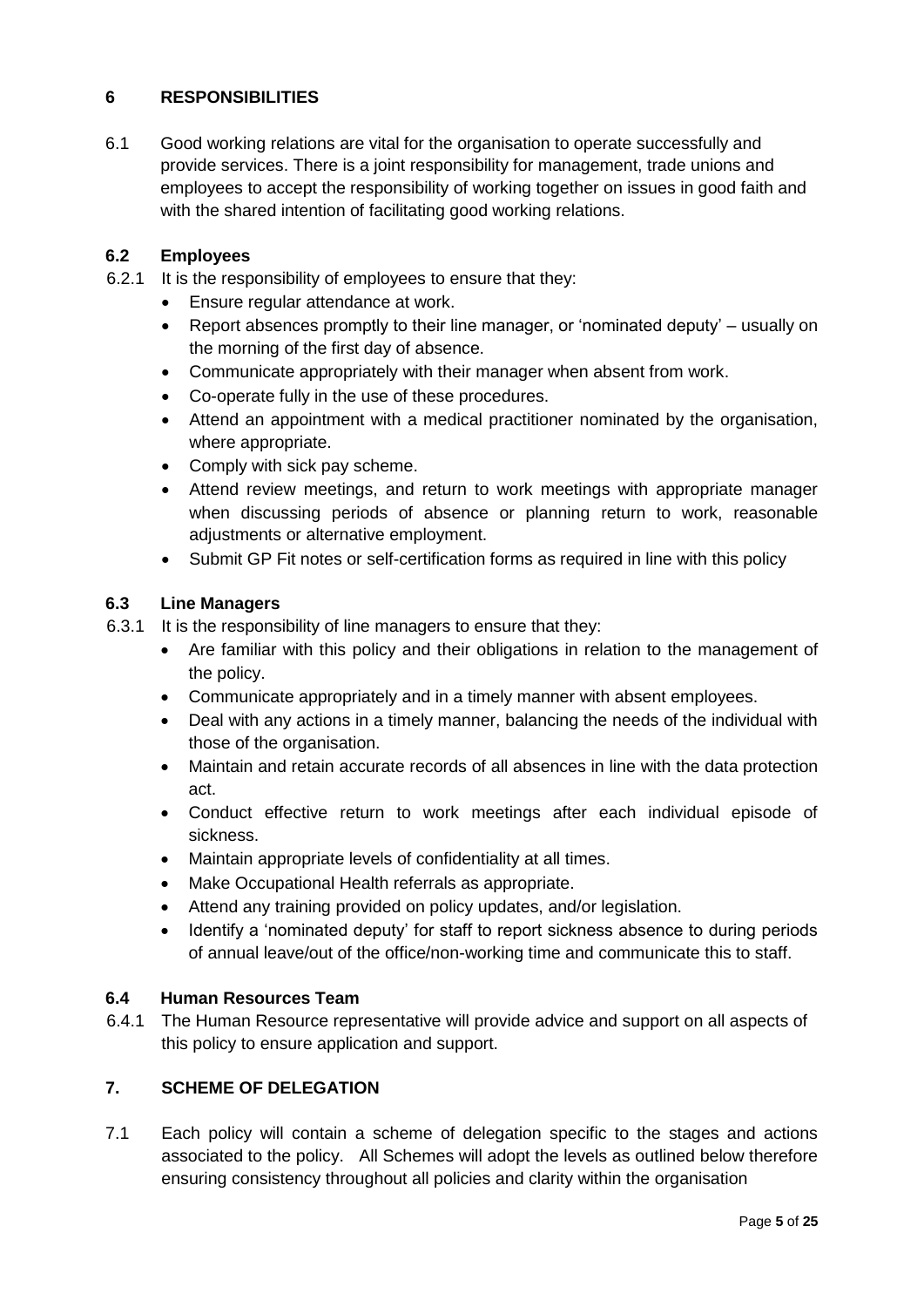| Line Manager or equivalent level manager from<br>elsewhere within the organisation                                                      |  |  |  |
|-----------------------------------------------------------------------------------------------------------------------------------------|--|--|--|
| Line manager or equivalent level manager from<br>elsewhere within the organisation.                                                     |  |  |  |
| Nb: It is reasonable that the same manager conduct                                                                                      |  |  |  |
| first, second and third stage of this process                                                                                           |  |  |  |
| Chaired by an appropriate member of the Senior<br>Management Team or equivalent plus one other<br>manager and a HR representative       |  |  |  |
| Chaired by the Chief Officer or Chief Finance Officer<br>plus one other member of the Senior Management<br>Team and a HR representative |  |  |  |
|                                                                                                                                         |  |  |  |

#### **8. PRINCIPLES**

#### **8.1 Definitions**

| Persistent        | Short term sickness is identified as a series of absences, |
|-------------------|------------------------------------------------------------|
| Short Term        | often unconnected, which results in persistent short term  |
| Absence           | absences from the workplace.                               |
| Long Term Absence | Absences that are at least 28 calendar days                |

- 8.2 This procedure enables managers to address sickness absence issues, both short and long-term, in a fair, consistent and equitable manner. It is recognised however that all cases must be dealt with on an individual basis because of differing circumstances therefore this procedure gives an outline of the principles to be observed.
- 8.3 It should be noted that all other types of absence should be dealt with in accordance with the appropriate policy, e.g. maternity, adoption, employment break, etc. Line managers should consider, and take due account of, individual circumstances and all relevant factors before action is taken e.g. maternity related absence, stress, disability related absence, work related factors.
- 8.4 Should an employee be absent from work due to pregnancy related sickness, these absences will not be counted towards absence triggers. However should continue to be monitored. Sickness absence triggers may also be adjusted for employees with a disability.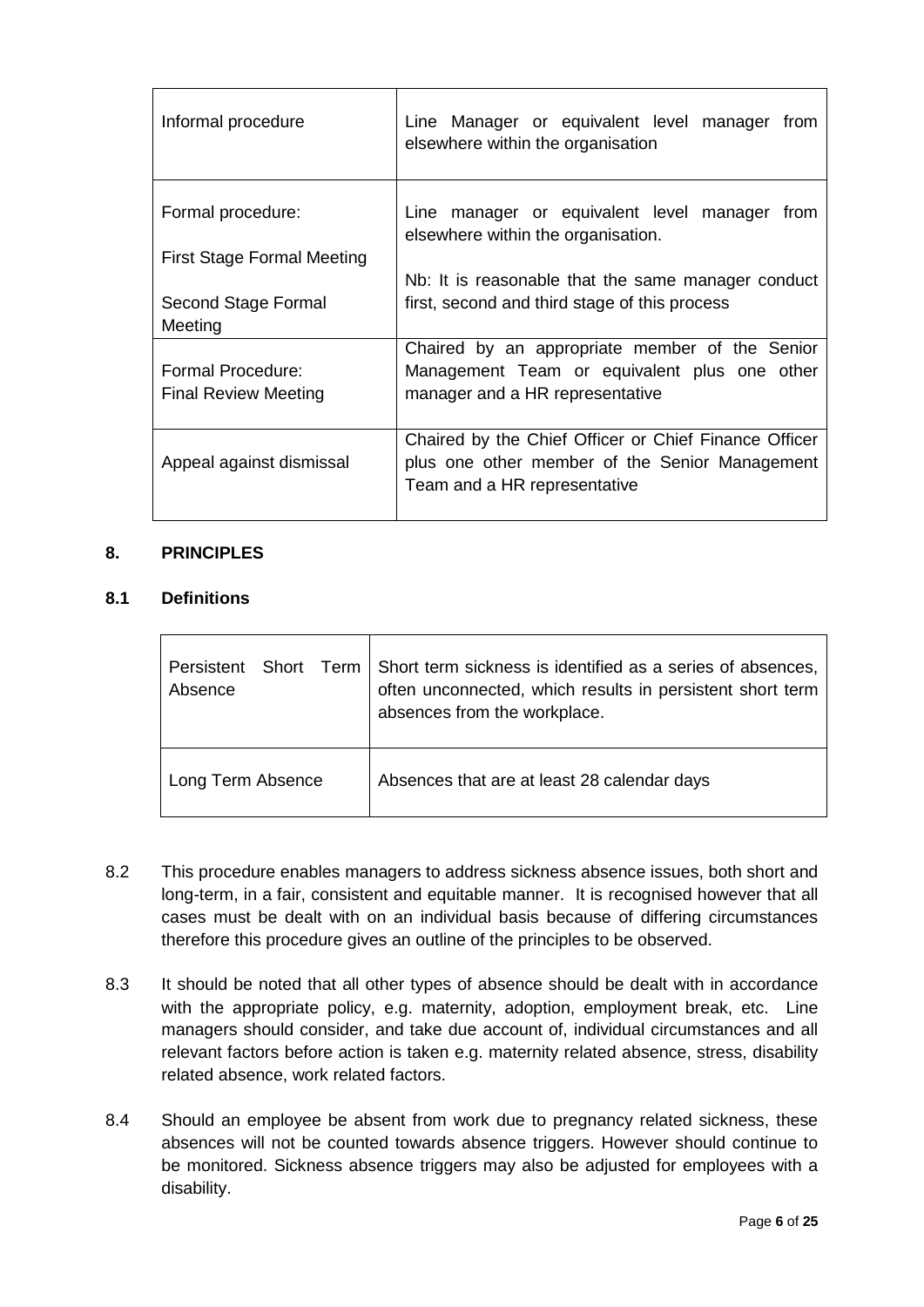Should an employee be absent from work due to work related stress, an Occupational Health appointment must be made for the individual and access to counselling/other support services discussed as appropriate.

- 8.5 Confidentiality will be maintained in all aspects of absence management and records will be kept in line with the Data Protection Act.
- 8.6 Guidance and support will be provided to line managers who implement and apply policies and procedures relating to absence. All new employees will be made aware of this policy during their induction.
- 8.7 The Organisation recognises that, on occasion, anyone may become unwell or subject to emergencies, however regular attendance at work is a contractual requirement.
- 8.8 The appropriateness of referral to the Organisation's Occupational Health Provider will be discussed between the individual, their line manager and a HR representative. A referral will be made in all cases of long term sickness absence, and where short term absences gives rise for concern a referral should also be considered.
- 8.9 It is acknowledged that on occasion people may be away from work on a long-term basis as a result of chronic or acute ill health. Although each case will be dealt with on an individual basis this policy outlines certain principles that will always be observed.
- 8.10 In dealing with any sickness absence cases, managers must be mindful of obligations that they and the Organisation may have under the Equality Act 2010. In identifying whether or not an employee is covered by the Act advice will be sought from appropriate medical professionals.
- 8.11 Advice should be taken from Human Resources at all formal stages of this procedure to ensure the consistent application of this procedure throughout the Organisation.
- 8.12 Employees may be accompanied by a trade union representative or work col league in all discussions with management about their absence.

#### **9. GENERAL POINTS**

- 9.1 If an employee knowingly gives any false information, or makes false statements about their sickness, it may be treated as misconduct and may result in disciplinary action being taken. In proven cases of gross misconduct it could lead to dismissal (an example of this may include: absent on sick leave and working elsewhere).
- 9.2 Any employee who unreasonably fails to comply with the Organisation's Sickness Absence policy and procedure may have their occupational sick pay withheld. Any decision to withhold sick pay must be made in conjunction with advice from the HR representative. Advice may also be sought from the Organisations Occupational Health Provider.
- 9.3 The Organisation has the right to dismiss employees whilst they are receiving sick pay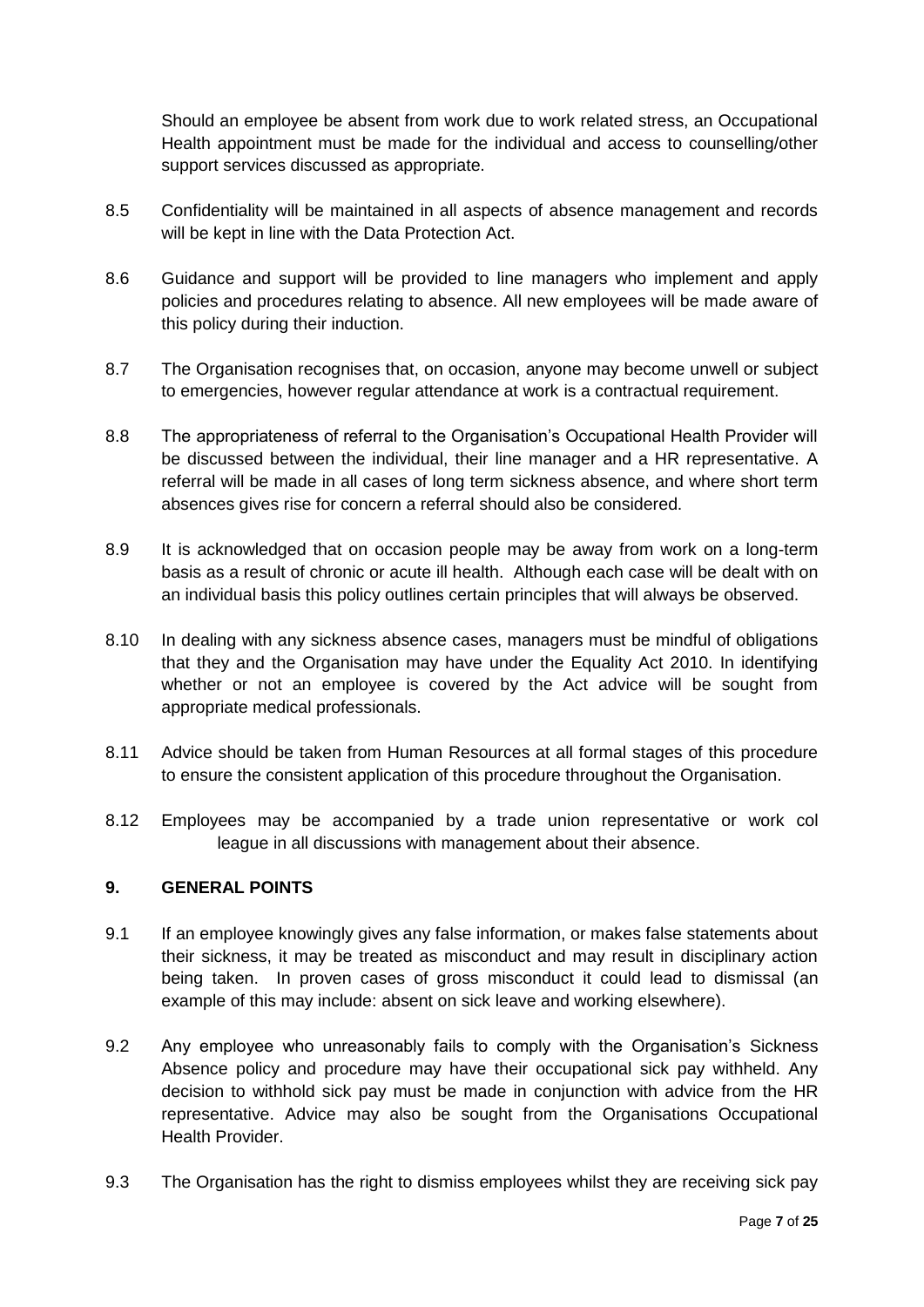entitlement. Any decision to dismiss on capability grounds will be subject to medical advice after exhausting a formal procedure.

9.4 The Organisation reserves the right to request a Doctor's Certificate for periods of absence of less than seven calendar days in cases of short-term persistent absence. However this should normally follow an Occupational Health referral where there is no medical reason for continued short-term persistent absence. Furthermore, this option should only be used for a finite period and should be reviewed on a regular basis. Finally, should the employee incur a cost in obtaining a Doctor's certificate, then this will be reimbursed by the Organisation.

#### **10. REPORTING ABSENCE**

- 10.1 All employees must contact their line manager on the first day of absence as soon as is reasonably practicable or within one hour of their normal starting time. The employee must make this call. The only exception is where it is clearly not possible for employees to ring personally, such as admission to Hospital.
- 10.2 Employees must talk directly to their line manager. Alternative methods of communications such as text messages, e-mail or leaving messages with anybody else are not considered appropriate, unless there are exceptional circumstances. If the line manager is unavailable, then the employee should contact an alternative nominated manager. Alternative methods of communication can be agreed between the line manager and employee where the employee has a disability impacting on their ability to call.
- 10.3 If an employee does not have a telephone at home alternative arrangements for reporting sickness must be made. If an employee fails to attend work and does not notify their manager of their absence then the employee's next of kin may be contacted.
- 10.4 When reporting absence employees must give the following information:
	- the reason for the absence (if known);
	- the expected length of absence (if known);
	- whether a visit will be made to their GP, and if so, the date of the appointment.

Where possible the manager should be advised of any outstanding work that may require urgent attention during the period of absence. This will enable managers to better plan and allocate work.

10.5 In cases of continued absence, employees and line managers should agree appropriate levels, and methods of communication. As a minimum the employee must contact their line manager again on the fourth day of absence to provide them with up to date information. Should the absence continue then the employee and the manager must decide upon the frequency of further/continued contact and the form that this will take. It is not sufficient to provide medical certificates as a means of maintaining contact.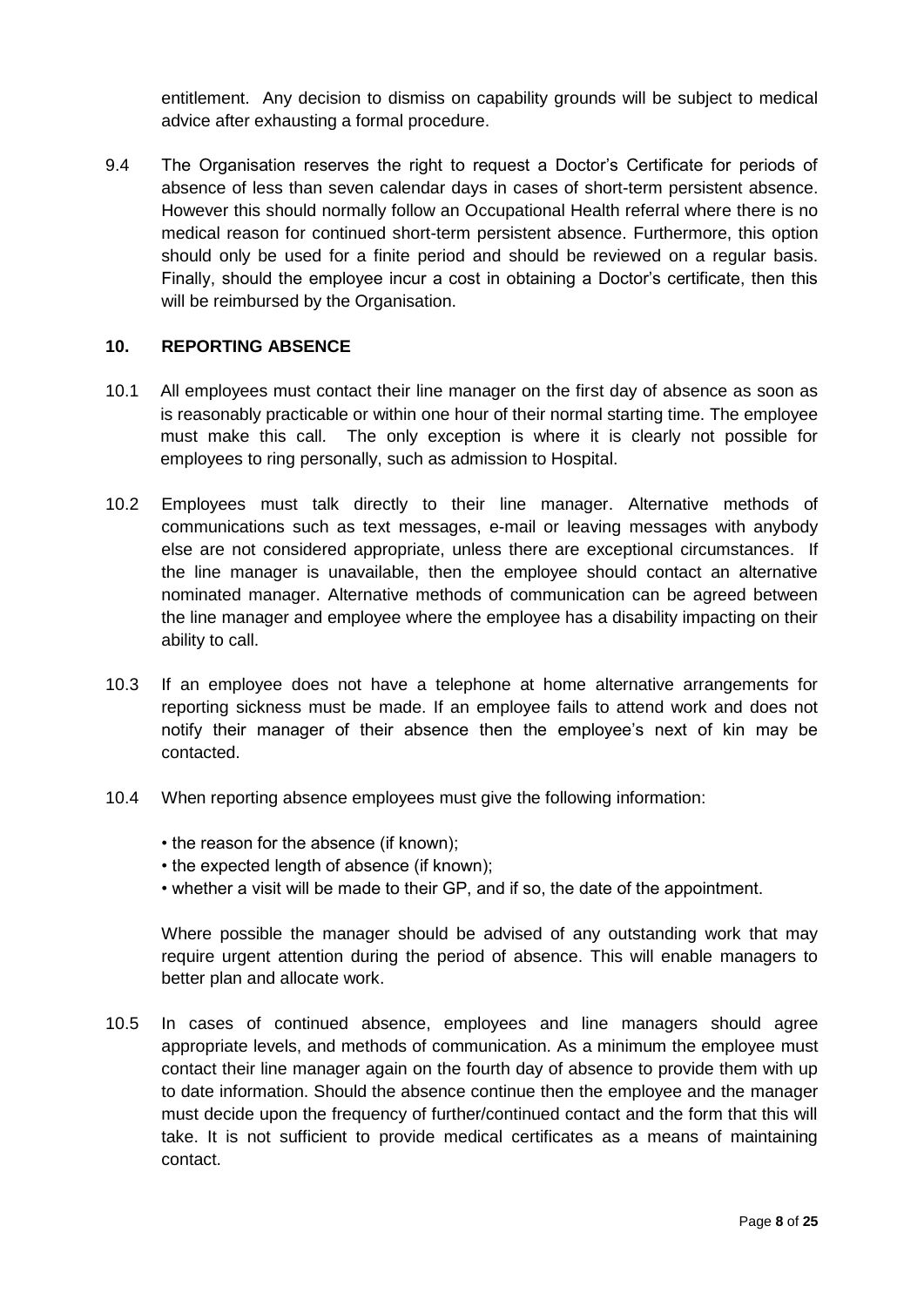10.6 It should be noted that failure to maintain contact as per the agreement with the line manager, may result in the payment of occupational sick pay being delayed or withheld. Any decision to take disciplinary action or to withhold or delay payment of occupational sick pay must be made in conjunction with a HR Representative

#### **11. RECORDING SICKNESS ABSENCE**

- 11.1 Absences must be reported and appropriately documented. Where an absence lasts for more than  $\frac{1}{2}$  a day it will be reported as a full day for payroll purposes. For absences lasting less than  $\frac{1}{2}$  the planned work day it will not be reported to payroll but it will be recorded on the personal file and a return to work form must be completed. Where an absence is not reported and/or appropriately documented it will be considered to be unauthorised absence and may result in disciplinary action.
- 11.2 Both the duration and reason for sickness absence is recorded on the Electronic Staff Records (ESR) system via Employee Self Service and this is a CCG responsibility to complete. Length of absence recording is calendar days i.e. includes a period of absence which may fall over a weekend and/or bank holiday.

#### 11.3 **Illness over Weekends and Non – Working Days**

- 11.4 If staff illness starts, continues or ends over a weekend or non-working day this needs to be communicated to the employees' line manager during the return to work interview and within sickness self-certification forms. For example, an employee who is absent on a Friday, ill on Saturday and Sunday and then returns to work on the following Monday is absent for 3 days.
- 11.5 The non-working days and weekends will be counted towards sickness absence where the staff member is not physically able to attend work. The Managing Sickness Policy is clear on this point referring to absence being calculated on "**calendar days"** not "**working days**".
- 11.6 Line Managers must ensure that they include all dates of illness including weekends and non-working days where applicable when completing the absence reporting documentation.
- 11.7 Individuals and Managers are responsible for ensuring accurate information is supplied. The information submitted directly affects pay and missing or incorrect information can lead to an underpayment or overpayment occurring. Only absences that are at least half of the working day or longer should be reported on the return and recorded on ESR.
- 11.8 All absences should be recorded on personal files even if the length of the absence is less than half of the working day. The ordinary records such as Return to Work Documentation and Sickness Certification will be sufficient.

## **12. EVIDENCE OF INCAPACITY FOR WORK**

12.1 For absences lasting seven calendar days or less, on the first day back at work,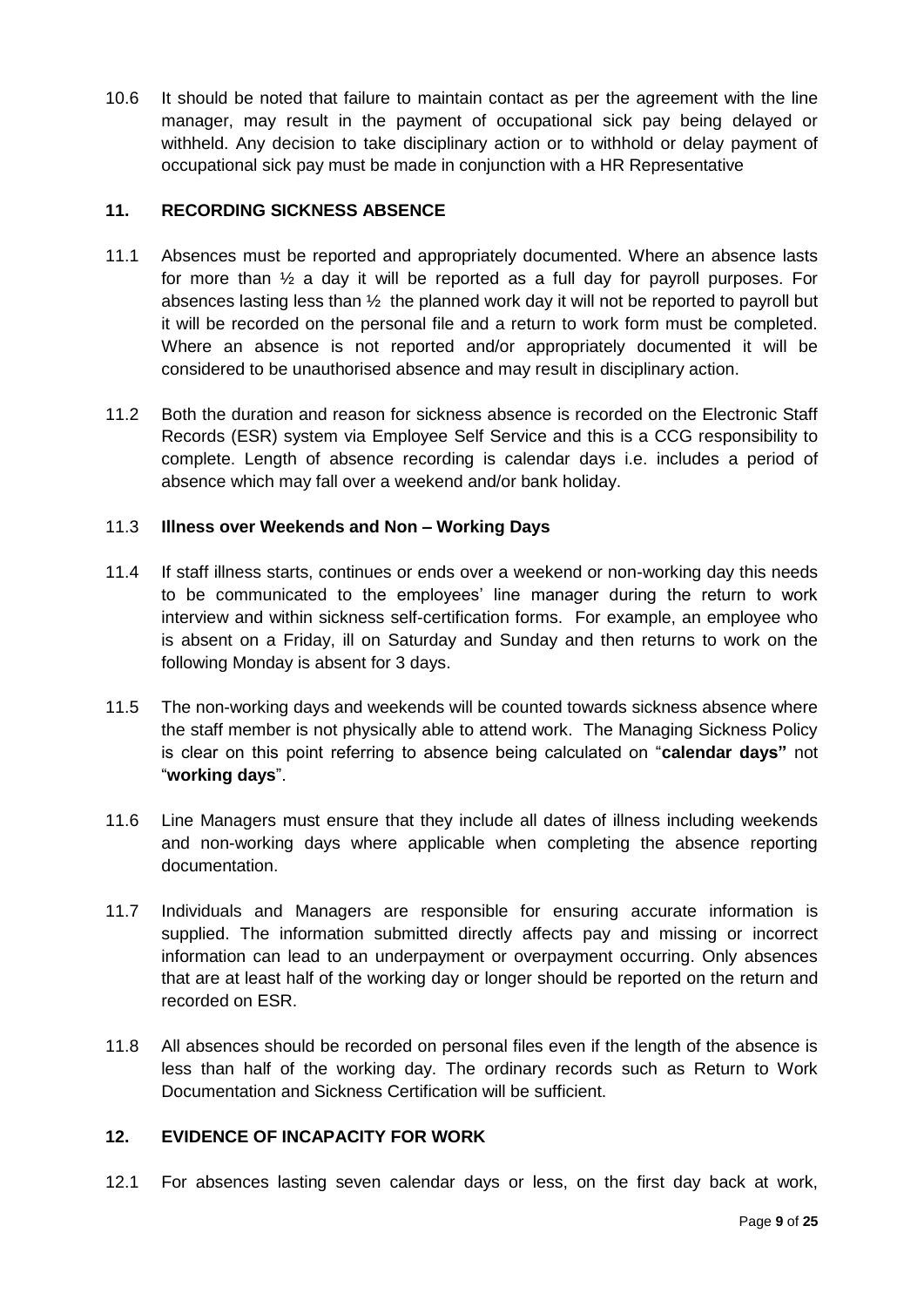employees will be required to complete a Sickness Self-Certificate. This should include the reason for absence. The Certificate will be countersigned by a manager and subsequently will be kept in a confidential file.

- 12.2 If an absence exceeds seven calendar days a doctor's medical certificate must be submitted to the line manager, no later than the tenth day of absence, covering the absence from the eighth day. The medical certificate is normally retained by the line manager and the absence recorded on the appropriate staff absence record form.
- 12.3 If an absence continues beyond the period covered by the initial medical certificate, further medical certificates must be submitted to give continuous cover for the period of absence. On eventual return to work employees must complete the Organisation's Sickness Self-Certificate in respect of the first seven days or less not covered by a doctor's medical certificate.
- 12.4 Failure to submit consecutive medical certificates in a timely manner may be considered in breach of the Sickness Absence Management policy and may invoke the Disciplinary Procedure. Such periods of unauthorised absence could result in suspension of pay until the submission of a fit note.
- 12.5 If the doctor's medical certificate does not specify the period of absence covered, it will be taken as covering a period of seven calendar days only.
- 12.6 For reporting purposes, reports will show long-term absence as at least 28 calendar days.

#### 12.7 **Statement of Fitness to Work (FIT Note)**

- 12.7.1 The statement of fitness to work, known as the 'fit note' was introduced in April 2010. It allows a doctor/GP to advise whether an employee is either:
	- Fit to Work
	- Not fit to work
	- May be fit to work (subject to conditions)
- 12.7.2 If the doctor/GP suggests that they 'May be fit to work' there are now a number of options open which may help to get the employee back to work:
	- Phased return to work
	- Amended duties
	- Altered hours
	- Workplace adaptations

Any such recommendations should be discussed and agreed with the individual and line manager prior to commencement of work at a return to work interview.

If the recommendations made by the doctor/GP on the fit note cannot be accommodated, the medical note should be used as though the doctor/GP had advised 'Not fit to Work' for the duration of the note. This means the employee does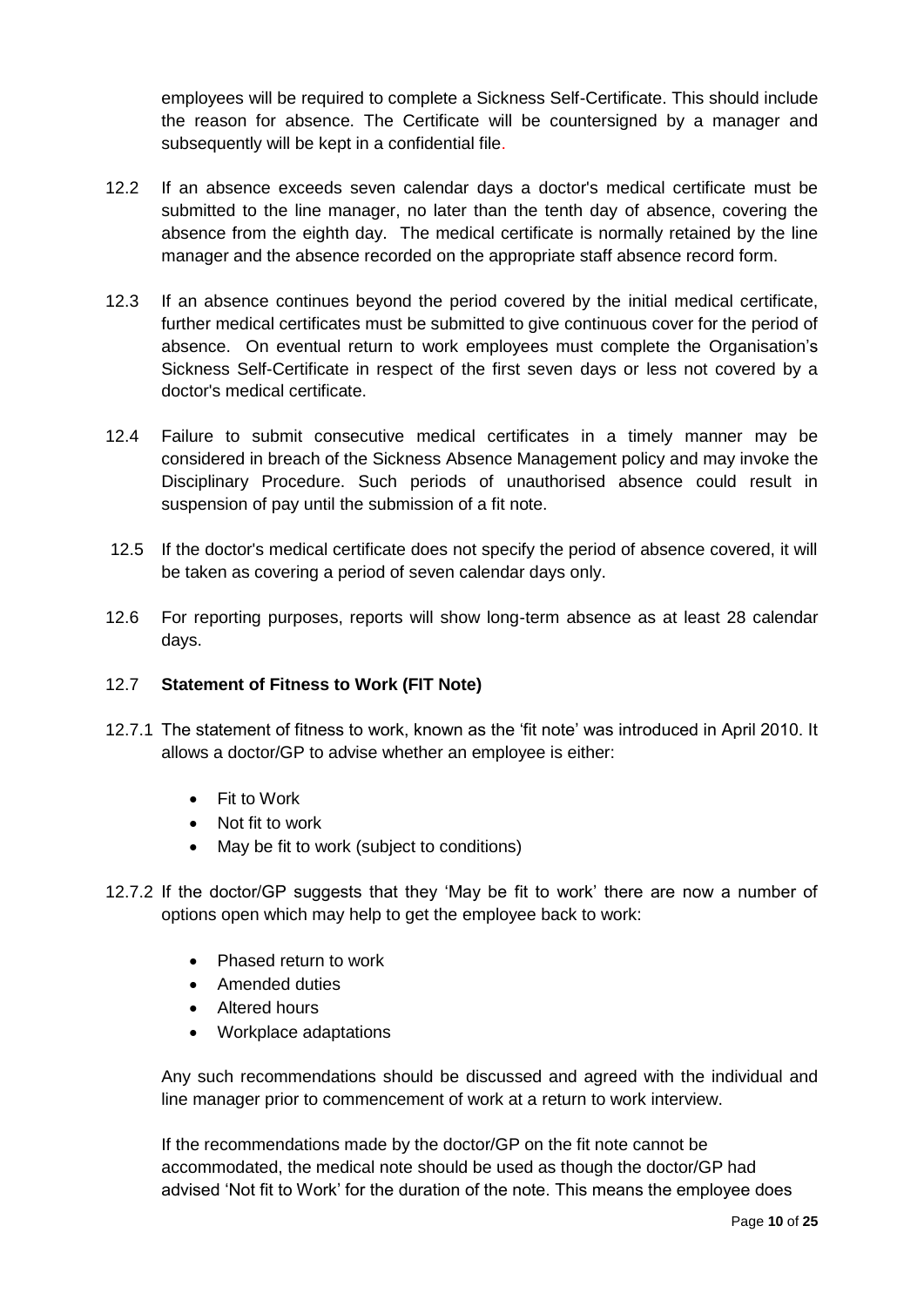not need to return to their doctor until the expiry of the note.

12.7.3 Should an employee feel they are fit to return prior to the expiry of their FIT note they should discuss this with their line manager who may also seek HR advice. An employee does not need to be signed back to work by your GP.

#### **13. EMPLOYEE OCCUPATIONAL SICK PAY ENTITLEMENTS**

13.1 The amount of paid sickness leave entitlement depends on length of service, as outlined below:

| • During 1st year of service             | One months' full pay and two months' half pay      |
|------------------------------------------|----------------------------------------------------|
| • During 2nd year of service             | Two months' full pay and two months' half pay      |
| • During 3rd year of service             | Four months' full pay and four months' half pay    |
| • During 4th and<br>5th years of service | Five months' full pay and five months'<br>half pay |
| • After 5th year of service              | Six months' full pay and six months' half pay      |

- 13.2 The period during which sick pay is paid and the rate of sick pay for any period of absence is calculated by deducting from the employee's entitlement, on the first day of absence, the aggregate periods of paid sickness during the 12 months immediately preceding that day.
- 13.3 Sick pay is based on basic pay only.
- 13.4 Full pay is inclusive of any statutory benefits. Half pay plus statutory sick pay will not exceed full pay.
- 13.5 For the purpose of calculating entitlement to sick pay, a previous period or periods of NHS service will be counted towards the employee's entitlement to sick leave with pay where there has been a break, or breaks, in service of 12 months or less.
- 13.6 In the event of employment coming to an end, entitlement to sick pay ceases from the last day of employment.
- 13.7 Absence for planned elective medical treatment, which is for cosmetic reasons alone, must be taken as annual leave and not sick leave. Where planned medical treatment has both a cosmetic and health improvement purpose, absence should be reported as sick leave.

#### **13.8 Occupational Sick Pay Conditions**

13.8.1 The conditions for sick pay are financial provisions indicating an entitlement to occupational sick pay and in no way indicate the amount of absence to which an employee is entitled.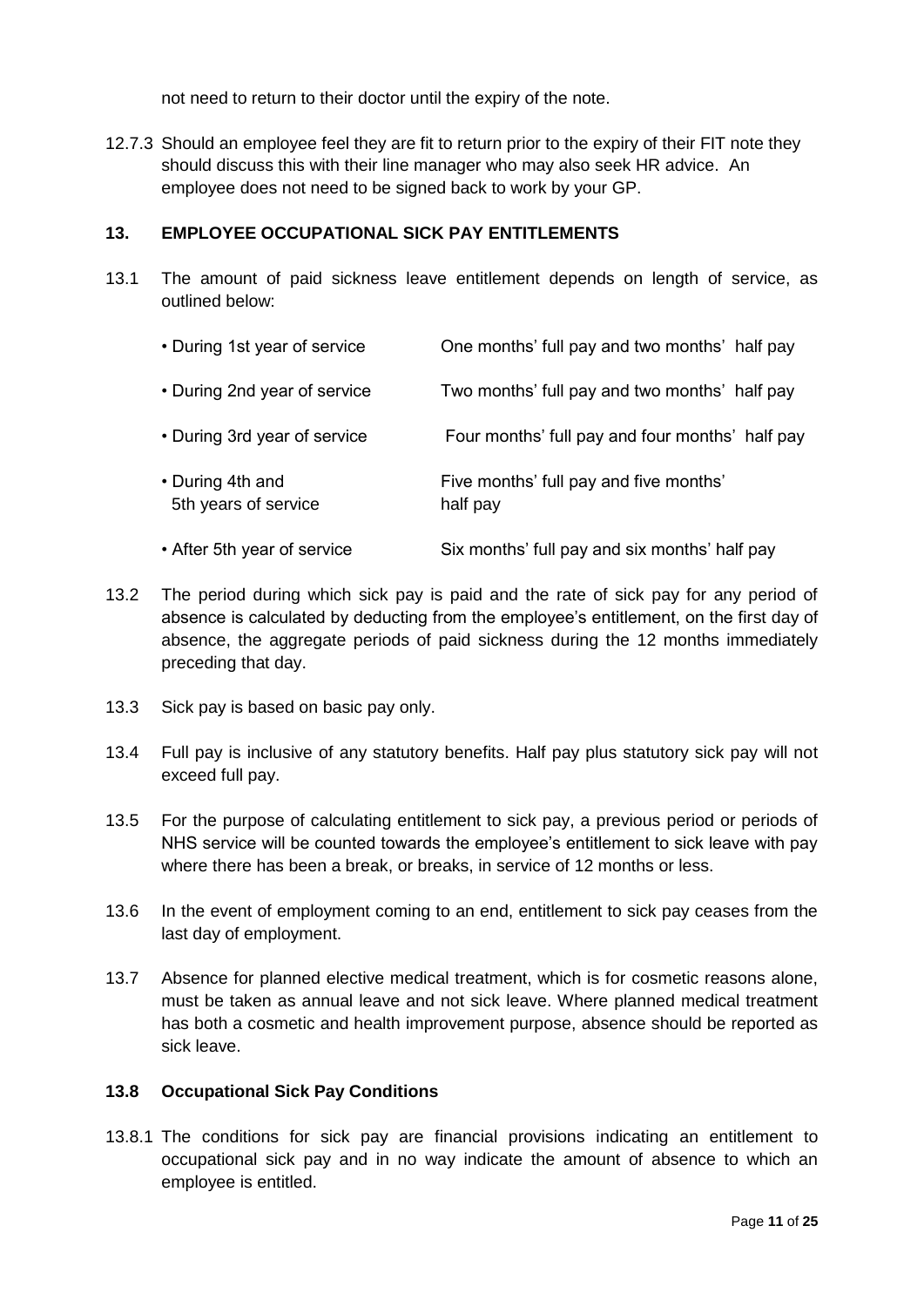- 13.8.2 If sick pay entitlement is exhausted before a Final Review Meeting takes place, and where the failure to undertake the Final Review is due to delay by the manager, sick pay will be reinstated at half pay as follows:
	- Employees with more than 5 years reckonable service sick pay will be reinstated if the entitlement is exhausted before the Final Review meeting takes place.
	- Employees with less than 5 years reckonable service sick pay will be reinstated if the entitlement is exhausted and the Final Review meeting does not take place within 12 months of the start of their sickness absence.
- 13.8.3 Reinstatement of sick pay in these circumstances will continue until the Final Review meeting takes place. It is not retrospective for any period of zero pay in the preceding 12 months of service.
- 13.9 The period of full or half sick pay may be extended:
	- where there is the expectation of a return to work in the short term and an extension would materially support a return and/or assist recovery. Particular consideration will be given to those staff without full sick pay entitlements.
	- where it is considered that individual circumstances mean that an extension will relieve anxiety and/or assist recovery.
- 13.10 When an extension to sick pay is being considered for any reason this must first be discussed with a HR Representative.
- 13.11 Sick pay is not normally payable for an absence caused by an accident due to active participation in sport as a profession, or where contributable negligence is proved.
- 13.12 An employee who is absent as a result of an accident is not entitled to sick pay if damages are received from a third party. Under these circumstances the employee will be advanced a sum not exceeding the amount of sick pay payable under this scheme providing the employee repays the full amount of sickness allowance when damages are received. Once received, the absence will not be taken into account for the purposes of the scale set out in 12.1 above.

## **13.9 Temporary Injury Allowance**

- 13.9.1 Employees on sick leave, and receiving either reduced pay or no pay, as a result of an injury or illness that is wholly or mainly attributable to their NHS employment will be eligible to apply for Temporary Injury Allowance. Applications should be made by the employee to their line manager who will make the decision on whether payment should be made, in conjunction with a HR representative. Further guidance may be sought from OHS or NHS Pensions.
- 13.9.2 Employees do not need to be members of the NHS Pension Scheme to apply for Temporary Injury Allowance. Temporary Injury Allowance will stop when the individual returns to work or leaves there employment.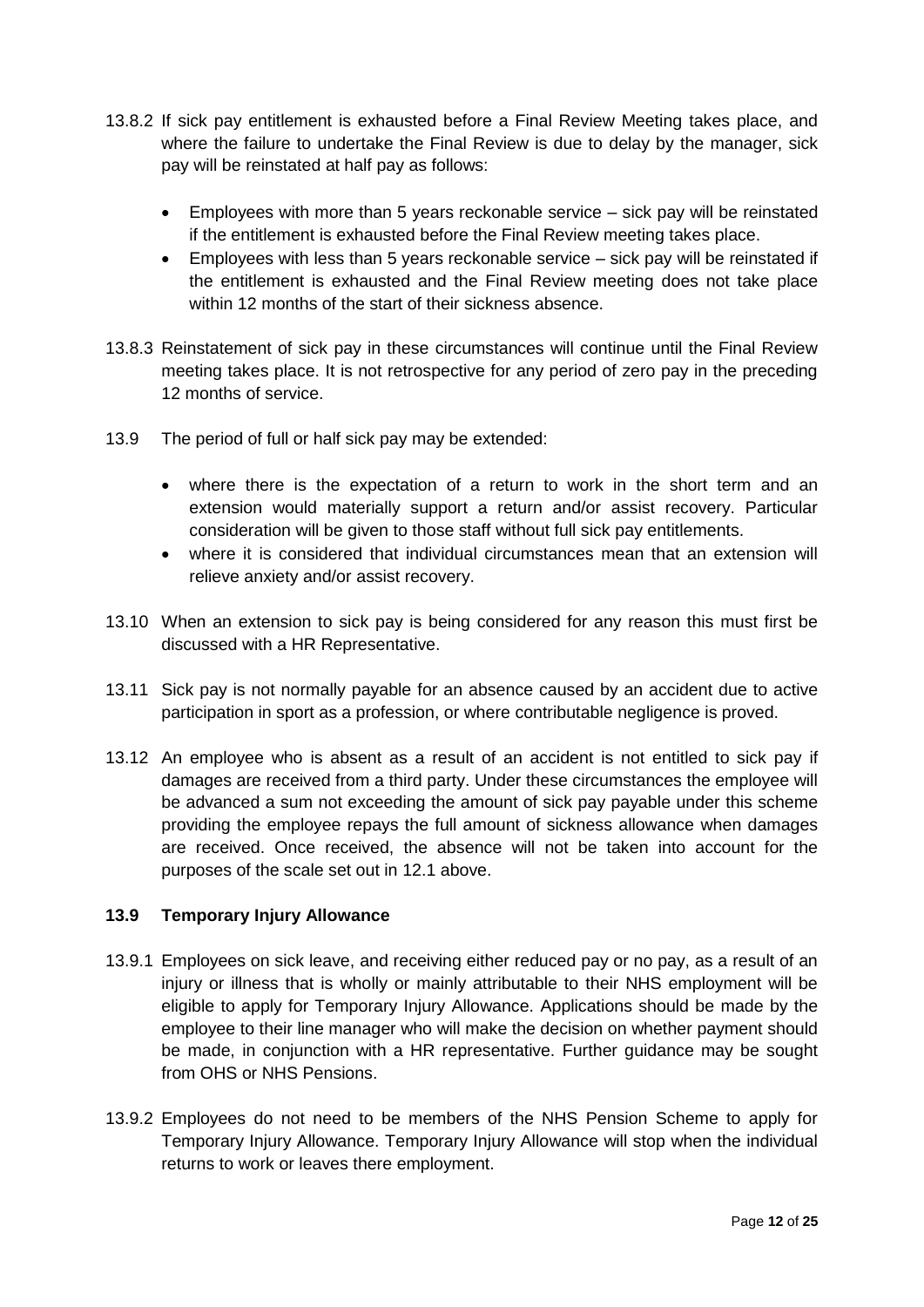#### **14. SICKNESS DURING ANNUAL LEAVE**

- 14.1 If an employee falls sick during a period of annual leave either in this country or overseas, and the period of incapacity seriously interrupts the period of leave, then they may count the absence as sick leave provided they;
	- Notify their line manager either in writing or by telephone at the earliest opportunity, in line with organisation/departmental procedures and no later than the fourth continuous day of illness; and
	- Provide a statement by a qualified medical practitioner; the statement should cover the period of the illness and the nature of the illness.

For information, a serious interruption of annual leave would be deemed as four or more days of continuous illness.

- 14.2 If an employee is absent on sick leave and has pre-booked annual leave then they must notify their manager as soon as possible of the nature of the leave, otherwise it will be assumed that the annual leave is being taken. If the employee intended to spend time at their normal place of residency then the leave may be credited back upon receipt of appropriate medical statements/Doctors notes.
- 14.3 If the employee intends to spend more than one night away from their normal place of residency whether it be overseas or in the UK, then the employee must provide a written statement from a medical practitioner advising that the holiday would be beneficial to their condition or recovery, and in no way would aggravate or cause detriment to the illness/injury. Where necessary, the Organisation will reimburse the cost of such letters. In addition, the Organisation may also choose to obtain a medical opinion from the Occupational Health Provider. If the leave is supported by a medical practitioner then the employee will have the option to continue with sick leave and have the annual leave credited back or take the time as annual leave, in which case sick pay, occupational and/or statutory as appropriate, will cease. If an employee is physically unable to return to work after a holiday they must submit a medical certificate which covers them from the day on which they were expected to return to work. Should the employee take the leave as sickness, then entitlements to sick pay both occupational and statutory will be in line with the normal eligibility rules.
- 14.4 Where the request to continue with a pre-booked holiday is not supported by a medical practitioner, then annual leave should be taken.
- 14.5 Employees will not be entitled to an additional day off if they are sick on a statutory holiday.

#### **15. RETURN TO WORK MEETINGS**

15.1 Following each period of sickness absence, employees will attend an return to work meeting with their line manager to discuss their absence. If the employee has been absent with a highly sensitive condition he/she may ask for a manager of the same gender to manage the absence. The return to work meeting is separate to an absence review meeting and will take place at an agreed time and in a private place.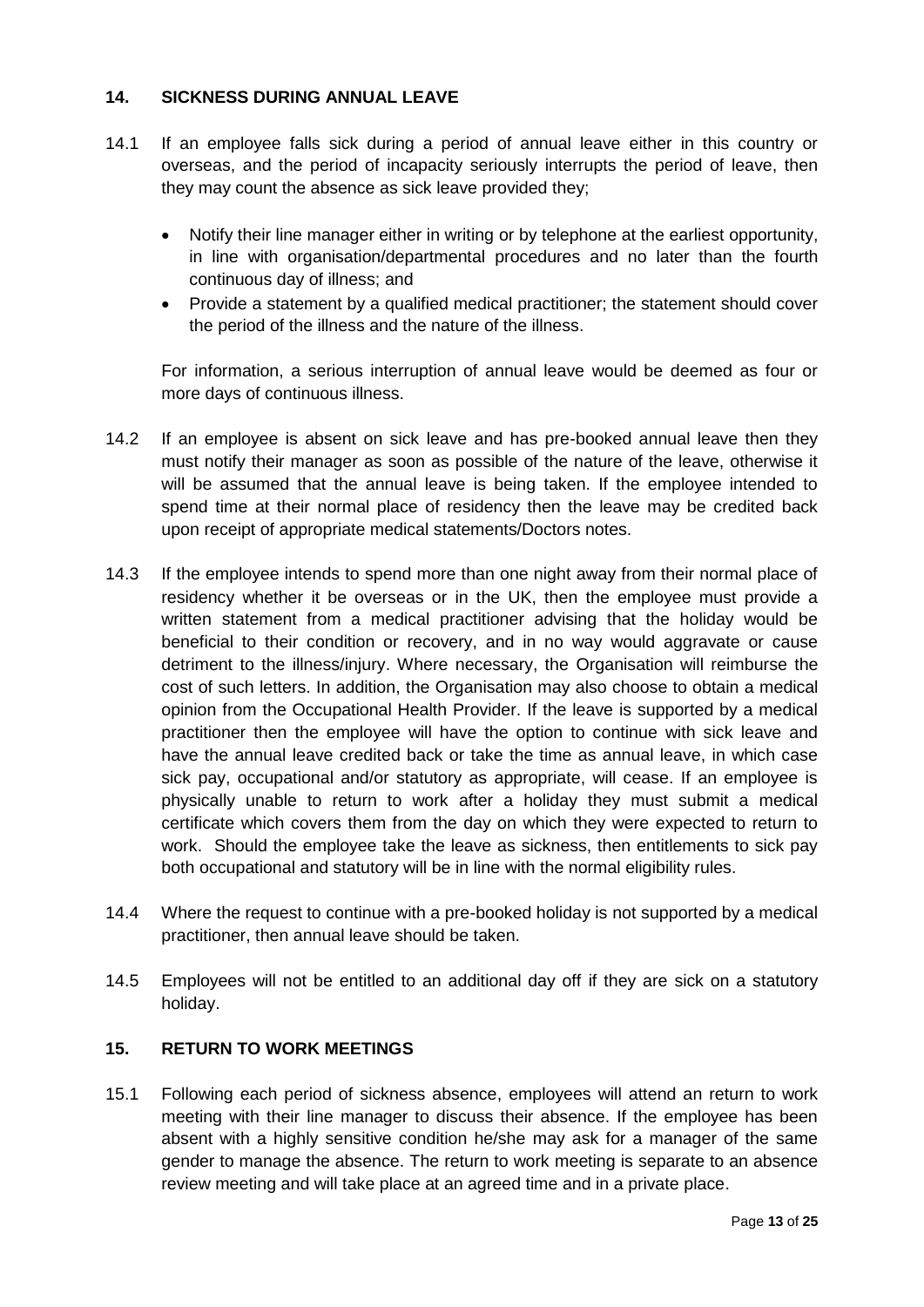- 15.2 The discussion should allow for an exchange of information and be as frank and as open as possible as this will prevent any misunderstandings concerning the nature of the absence. Managers should also take this opportunity to discuss any patterns or trends of absence that may emerge.
- 15.3 A fundamental purpose of this meeting is to allow the line manager the opportunity to discuss any assistance, help, counselling or action on work-related issues that may be provided to enable an employee to return to work or prevent further absence occurring.
- 15.4 Notes and outcome of the meeting will be agreed and retained on file.

#### **16***.* **SHORT TERM ABSENCE**

#### **16.1 Informal**

16.1.1 The Organisation operates an accurate method of recording and monitoring levels of absence. If the amount of time being taken off for illness is giving cause for concern or reaches 3 occasions in a rolling 12 month period, managers will discuss this with employees at the return to work meeting explaining the informal procedure of this policy has been invoked and provide them with a record of all absences from work. The individual will have the opportunity to explain any personal or work-related issues which may be a factor in the absence.

#### **16.2 Formal**

- 16.2.2 To ensure the consistency with the application of the Sickness Absence Management Policy, trigger points are used to monitor short term sickness and long term sickness. The triggers for short term absence are:
	- Four occasions of absence in any rolling 12 month period, or
	- Aggregated 28 days absence in any rolling 12 month period
	- Note:
	- \* An 'occasion' of absence as referred to above can be any number of days of one working day or more. This is on the basis of calendar days therefore all days where an employee is unable to work due to sickness will be included. For example, an employee who is absent on a Friday and remains unwell on Saturday and Sunday; and returns to work on the following Monday is absent for 3 calendar days.
	- \*\*A 'day' of absence refers to working days.
	- Managers should discuss any issues with the HR team where they believe reasonable adjustments or discretion should be exercised in relation to sickness absence triggers
- 16.3 Where an employee reaches a trigger, a formal meeting will be held with the individualplease refer to section 7: Scheme of delegation and Appendix A, stages of the process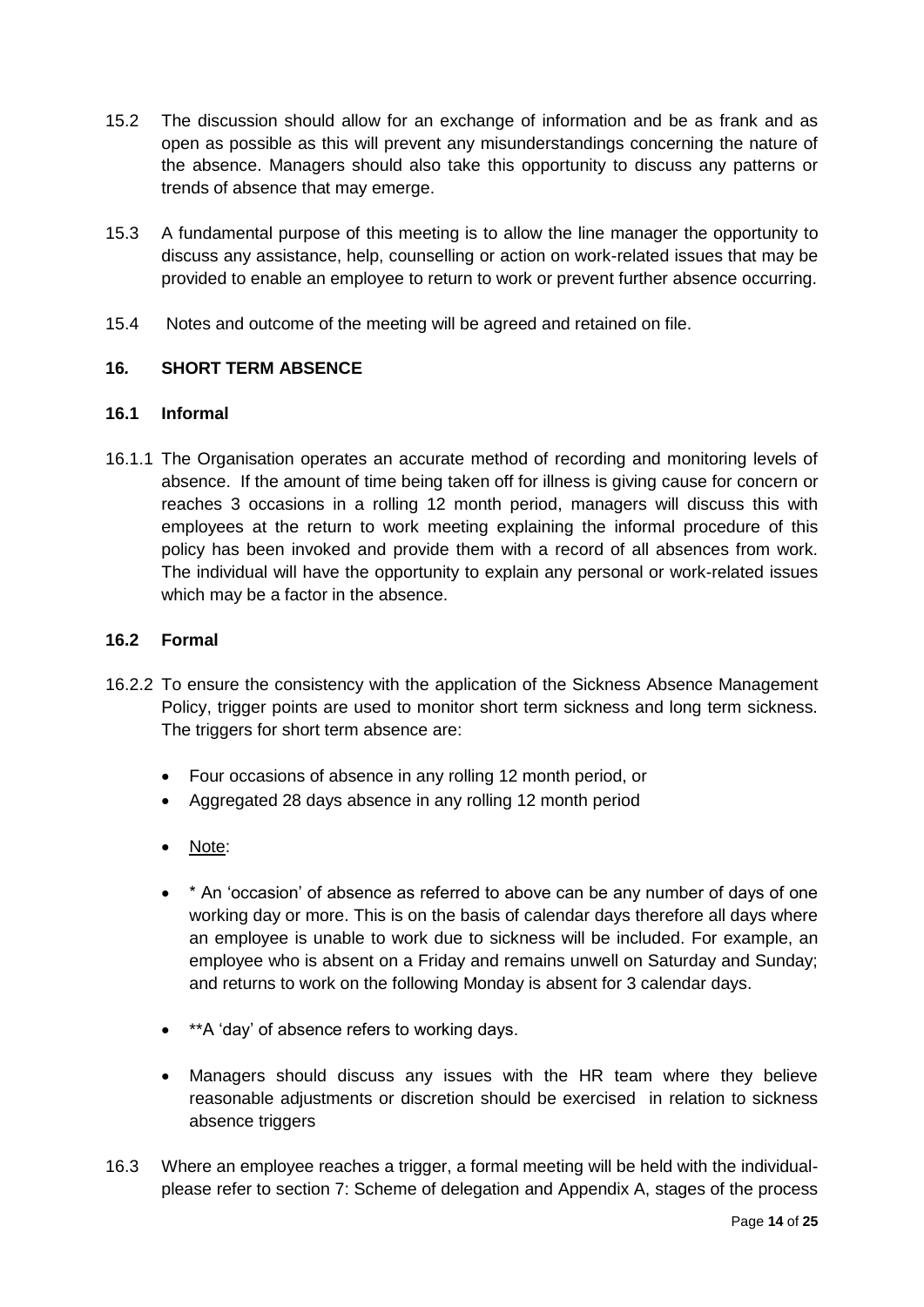relating to managing short term sickness absence. The purpose of the meeting is to provide support and assistance to overcome any short term issues, patterns or problems which are identified in order to support and encourage improved attendance. At this stage an action plan of improvement will be set.

- 16.4 Where an individual fails to maintain regular attendance deemed acceptable for the organisation, they will progress through the stages identified in the scheme of delegation. This process may, eventually result in dismissal if the absence continues.
- 16.5 At any stage during this process, it may be appropriate to seek advice from an Organisation appointed medical practitioner.
- 16.6 Employees are entitled to have a trade union representative or work place colleague not acting in a professional capacity to accompany them to any of the formal stages of this procedure if they so wish.
- 16.7 If at any stage the employee achieves a better attendance record than the target, no action will be taken. The manager will however continue to monitor the level of attendance or pattern of absence and the employee may enter the policy at the previous stage if absence deteriorates again.
- 16.8 Prior to a final review meeting and potential dismissal scenario, advice must be sought from Human Resources.

#### **17. LONG TERM ABSENCE**

- 17.1 Long-term absence is classed as at least 28 calendar days.
- 17.2 In all cases of Long term absence, Occupational Health advice must be sought.
- 17.3 In cases of long-term absence line managers must arrange to conduct regular formal review meetings to discuss possible courses of action should the absence continue. These may include rehabilitation and return to work requirements, redeployment, illhealth retirement as appropriate.The meetings should be recorded and notes sent to the employee concerned. Employees may be accompanied by a Trade Union Representative or a workplace colleague. The line manager may also be accompanied. The commencement and frequency of such meetings will depend upon the circumstances of the individual case, but will normally be instigated as soon as possible after the first months absence.
- 17.4 These meetings should be held at mutually convenient locations, with due regard made to the employee's circumstances. If an employee is too ill to travel, the line manager may arrange to conduct a home visit at a mutually convenient time, if the employee agrees. However it should be noted that, as part of the return to work process, it may be more relevant to hold the meetings at a business location, or a suitable alternative venue.
- 17.5 The purpose of the review meetings is to allow all parties to consider a range of options that may be available. These options could include, but aren't limited to: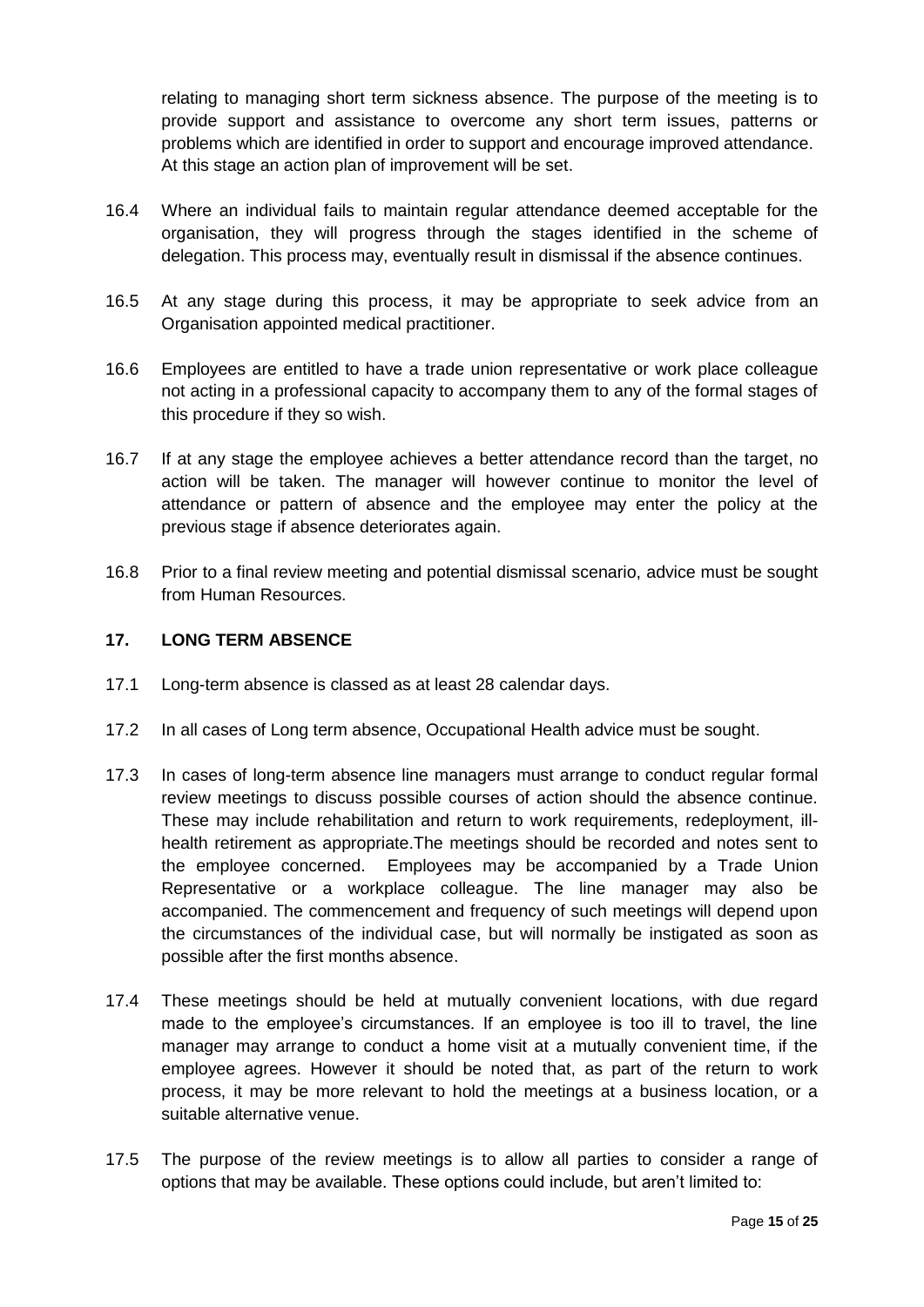- Possibility, and likelihood of return to work, and when
- Possibility of alternative employment
- Identifying and implementing 'reasonable adjustments'
- Ill Health retirement
- Termination of contract on the grounds of medical capability the organisation would only ever consider this after exhausting all other options
- 17.6 Where employees fail to attend review meetings the manager may progress with the review in conjunction with the Human Resources representative considering information available and agreeing actions. All effort will be made to ensure the employee can attend the meeting where possible and notes of the meeting will be sent to the employee.

#### **18. ONGOING MEDICAL CONDITIONS**

- 18.1 In some situations an employee may have ongoing health related problems which may impact upon their ability to perform the duties of their role. The employee may still be in work, or have long term or short term absence. This will be addressed by any or all of the following three steps.
	- 1. **Medical advice**, support and guidance to help determine the best course of action for the individual
	- 2. **Reasonable Adjustments / redeployment** consider what adjustments can be made to role including hours or lighter duties. Identify if there is any suitable alternative role the individual could undertake either on a permanent basis or Interim basis (refer to redeployment policy for additional information). Access to Work should be contacted where appropriate to explore further support available to maintain employment.
	- 3. **Final Review Meeting-** if the individual's substantive post is not suitable due to their ill health and the above stages have been unsuccessful in supporting the employee to resume full duties, and final review meeting is the next stage (See appendix A)
- 18.2 Before any decision to terminate an employee on medical grounds the following must have been meaningfully considered:
	- Rehabilitation
	- Phased return
	- A return to work with or without adjustments
	- Redeployment with or without adjustments

#### **19. OCCUPATIONAL HEALTH SERVICES**

- 19.1 In cases of long-term absence, managers are expected to make a referral to the Occupational Health Service (or *Organisation Appointed Medical Advisor where a dedicated Occupational Health service is not available)* and the following principles should be applied:
	- The Occupational Health Service can be consulted for advice when the likelihood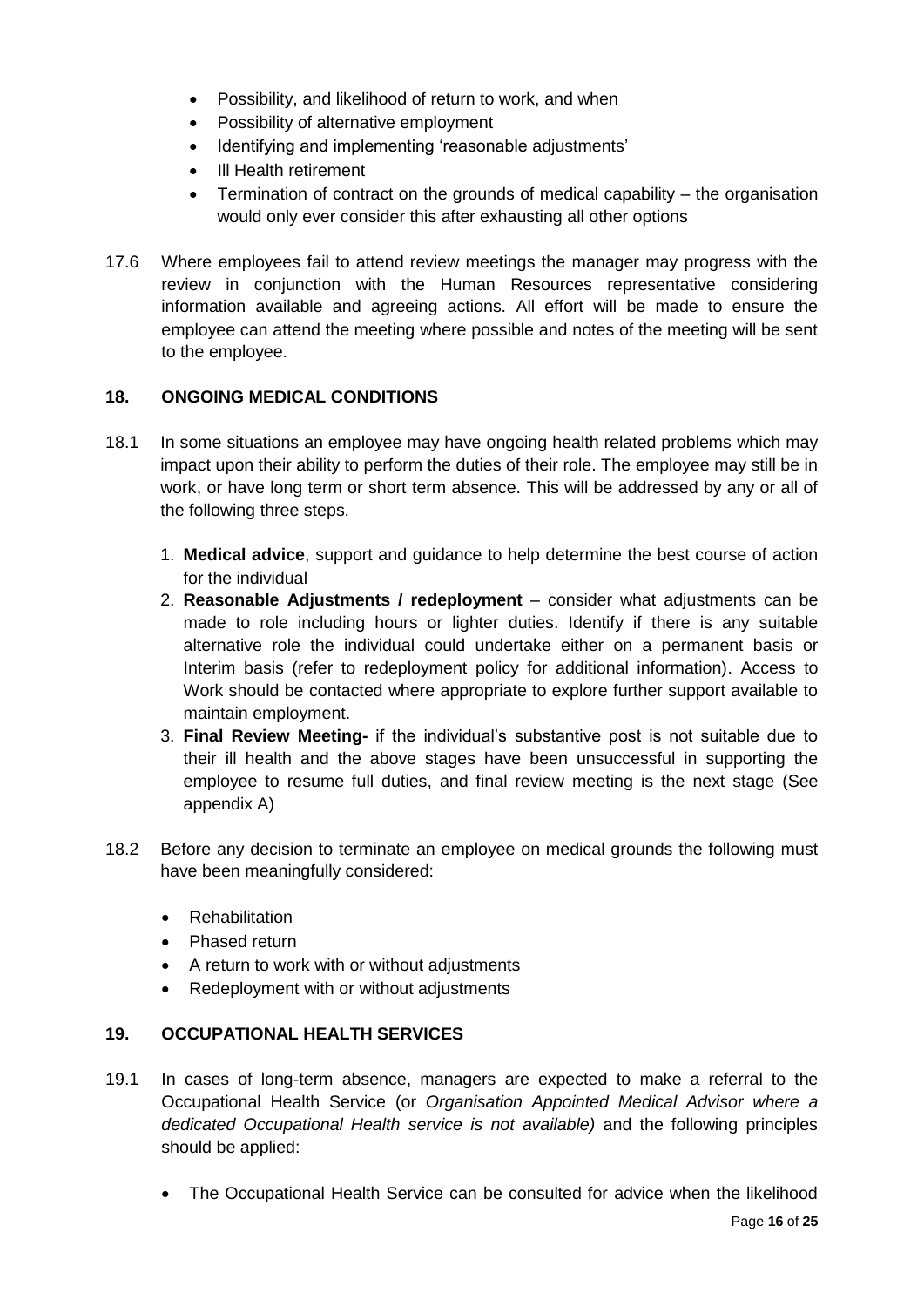of a return to work or cause of absence is not known.

- A member of staff may be referred to the Occupational Health Service at an early stage in the absence if it considered that a referral may benefit the employee or the Organisation.
- The Occupational Health Service is available to give both general and specific advice on the fitness of an employee for work, adjustments to the workplace where appropriate and likely return dates.
- An employee may request an occupational health referral, via their manager, for advice and support on the best way of seeking a return to work.
- 19.2 Where there is doubt regarding an employee's ability to return to work on a permanent basis advice must be sought from the Occupational Health Service. Employees may be eligible to ill-health retirement benefits if they have two years continuous membership of the NHS Pension Scheme. Ill-health retirement may be discussed with the individual during the review meetings.
- 19.3 Employees must make themselves available to attend Occupational Health referrals at an Occupational Health Office as a contractual obligation. However, due regard should be made to the accessibility of the location in relation to the nature of absence. Following the referral, Occupational Health provider will then provide a written report to management, a copy of which will also be sent to the individual. In all cases management will meet with the individual to discuss the content of the report.
- 19.4 In some cases it may be more appropriate for Occupational Health to contact a third party for a medical opinion e.g. GP, Consultant etc. and consent must be obtained from the employee concerned. In these cases, any information provided by a third party is always disclosed to Occupational Health and not to management. Occupational Health will then provide management with a written summary of information provided which is pertinent to the employee's ongoing employment. Employee consent is not required for the release of this report.
- 19.5 Occupational Health may recommend appropriate treatment, such as physiotherapy or cognitive behavioural therapy, in supporting staff to remain in work, or return to work, at the earliest opportunity.

#### **20. INFECTIOUS AND CONTAGIOUS CONDITIONS**

- 20.1 Staff are expected to demonstrate a duty of care towards those they work alongside and this includes colleagues and patients.
- 20.2 Following an episode of diarrhoea and/ or vomiting staff must wait 48 hours before returning to work.

#### **21. DISABILITY RELATED ABSENCE AND REASONABLE ADJUSTMENTS**

21.1 If an employee is disabled or becomes disabled during their employment, then the organisation is legally required under the Equality Act 2010 to make reasonable adjustments to enable the employee to continue working. The Act broadened the provisions of the Disability Discrimination Act of 1995, for public sector employees.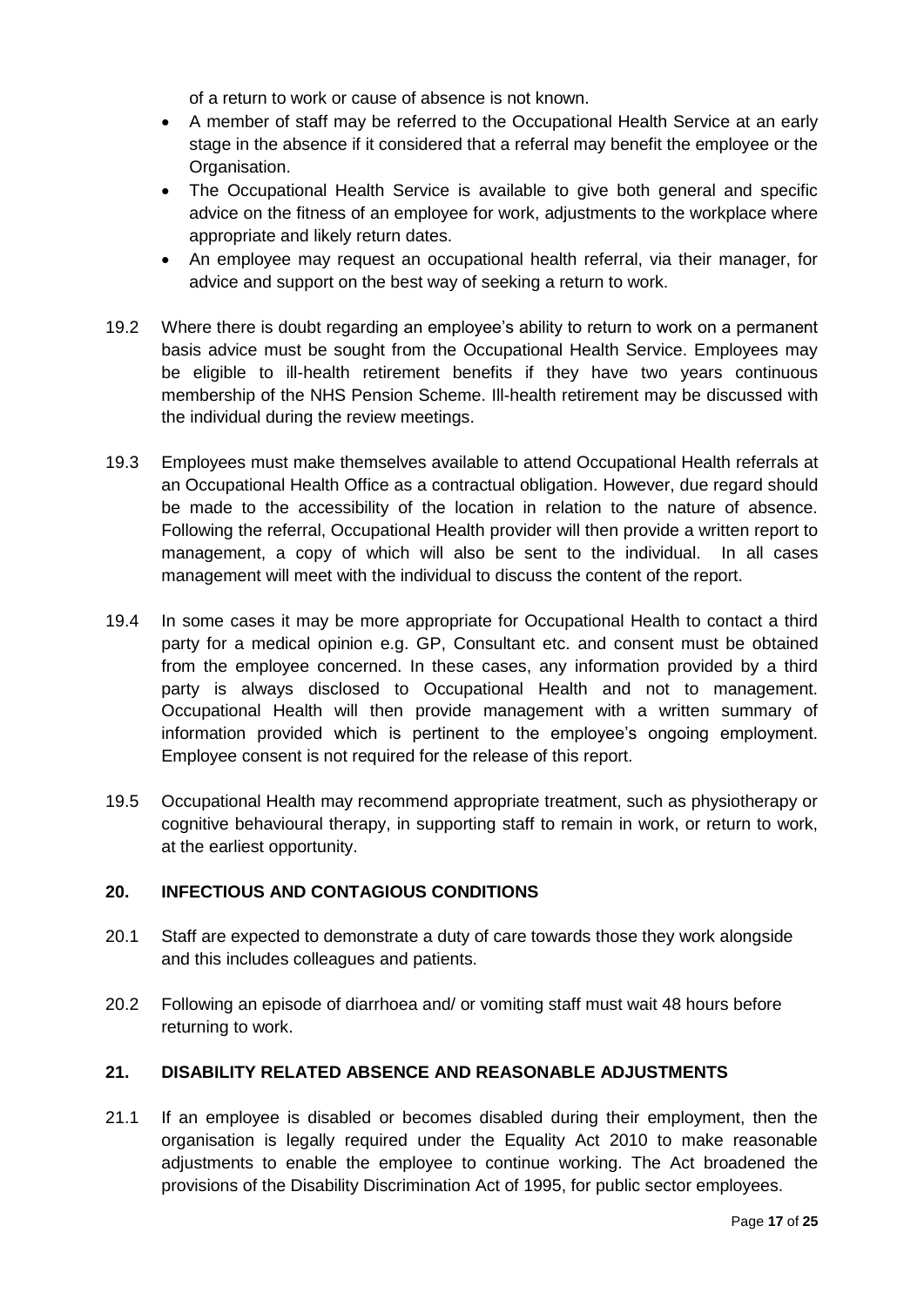- 21.2 Advice must be sought from Occupational Health as to what they suggest are 'reasonable adjustments'. However it will be the line manager's decision as to whether those adjustments are also reasonable for the service. Any adjustments made must be discussed with the individual concerned
- 21.3 The amendment to the Disability Act (now Equality Act 2010) also introduced the concept of positive discrimination where a disabled member of staff can be treated differently in order to ensure they remain in work. E.g. An internal disabled applicant, who has been displaced from their current role, may be considered favourably against an able bodied candidate.
- 21.4 Where there is a lack of understanding, on any part, if the absences are linked to a disability Occupational Health advice should be sought at the earliest opportunity. Occupational Health will be able to provide further support and guidance as to whether the health condition is likely to qualify as a disability under the Equality Act 2010

Managers and employees are able to access additional external support services as appropriate such as Access to Work, Job Centre Plus and Mind.

#### **22. SUBSTANCE MISUSE**

22.1 Where an employees absence is as a result of a suspected or admitted substance misuse problem, please refer to the Organisations Alcohol and Drugs Policy.

#### **23. MEDICAL SUSPENSION**

If a manager has concerns with regards to an employee and their ability to undertake work without risk to themselves or others they may ask the employee to remain off duty on medical suspension until Occupational Health advice is sought. Alternative duties or place of work may also be considered at this point to support the employee as an alternative to suspension.

#### **24. RETURNING TO WORK**

- 24.1 Wherever possible the Organisation will aid a return to work on a permanent basis. To establish the most effective way of doing this the Organisation may seek further medical advice.
- 24.2 This may include making reasonable adjustments to the employee's job, allowing a phased return to work, or by allowing the employee to return to work on a reduced or alternative hours basis.

#### **24.3 Phased Return**

24.3.1 Where a phased return to work is recommended by the Occupational Health provider, or a medical practitioner, the employee will be able to return to work on a part-time basis whilst receiving their full pay. This will be for a maximum period of four weeks, thereafter the employee must either substitute their annual leave for days not worked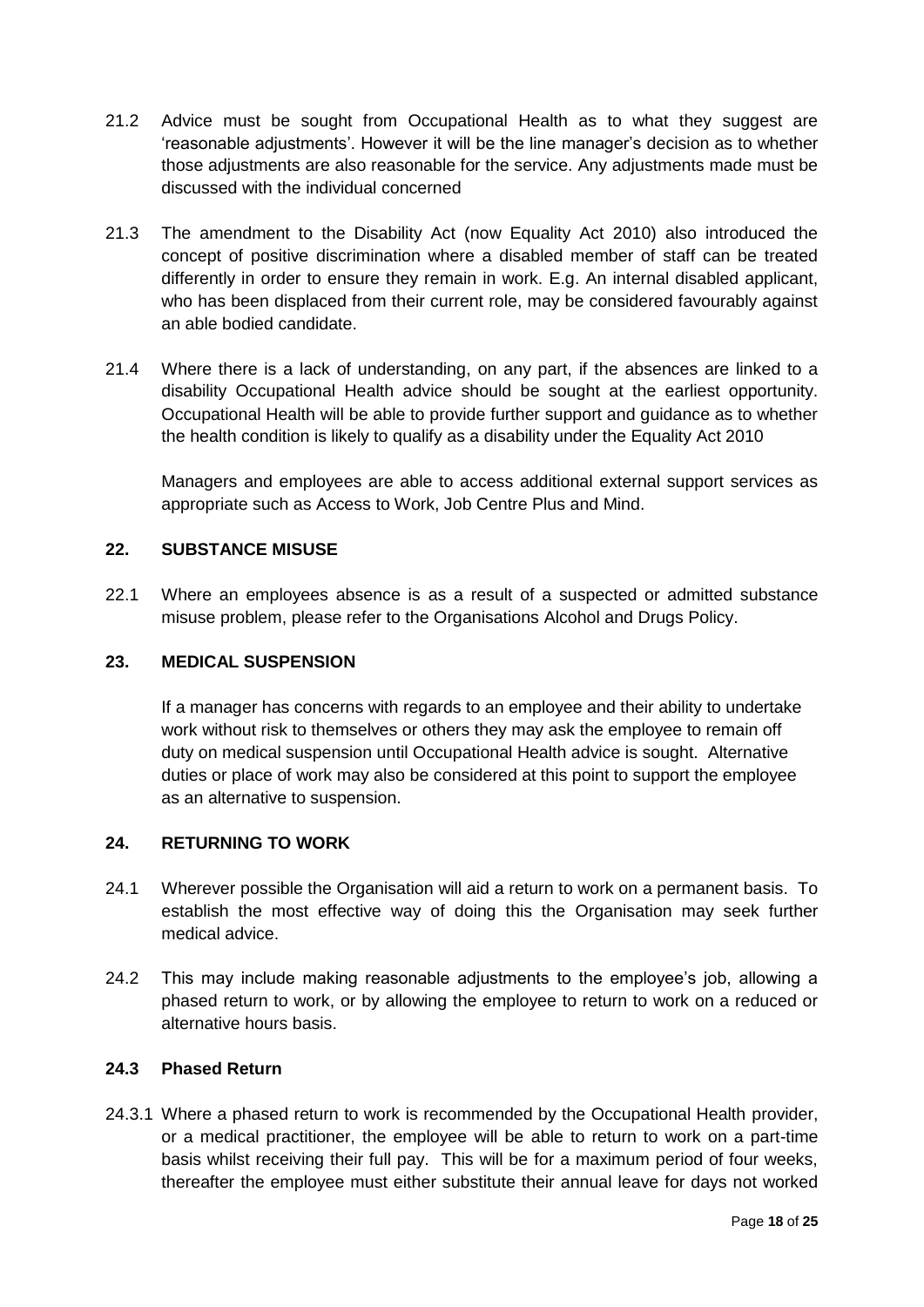or receive payment only for the hours worked.

24.3.2 Where an employee requests a phased return to work themselves, they must take annual leave for days not worked or receive payment only for the hours worked.

#### **24.4 Redeployment**

- 24.4.1 If medical opinion is that an employee is unfit to return to their role, the possibility of alternative employment must be considered. (Please refer to the Redeployment Policy).
- 24.4.2 Where an employee's pay reduces because of ill-health or injury, and they have the required membership of the NHS Pension Scheme, or the New NHS Pension Scheme, their membership at the higher rate of pay may be protected.

#### **25. ILL HEALTH RETIREMENT**

- 25.1 Throughout the absence management process all options, such as rehabilitation, redeployment, part time working, job redesign etc must be considered in conjunction with the employee.
- 25.2 Where the medical opinion indicates that an employee is permanently unfit for any employment or for the duties of their current role, the individual has the option of applying for early retirement on the grounds of ill health, in line with the provisions of the NHS Pension Scheme. This option is only available to employees who have at least two years continuous, pensionable NHS employment.
- 25.3 If an application for ill-health retirement is made, this constitutes a mutual decision that the employee is unable to fulfil their contractual obligations due to their ill-health condition and therefore a termination date will be agreed between the individual and their line manager.
- 25.4 This option should be discussed with the individual in full at the appropriate time and as much information as possible will be provided to enable the employee to make an informed decision. For more information regarding this procedure please contact Human Resources.

#### **26. RESIGNATION**

26.1 At any time during the process an employee may choose to resign from their employment. They are required to give their contractual notice and any outstanding accrued holiday entitlement will be paid in lieu.

In most cases an employee would be paid their normal pay during the notice period, if they are incapable of work due to sickness and injury. However if the employee's contractual notice period is at least one week longer than their minimum statutory entitlement then it would not apply.

26.2 Payment in lieu of notice may be agreed by the line manager in conjunction with a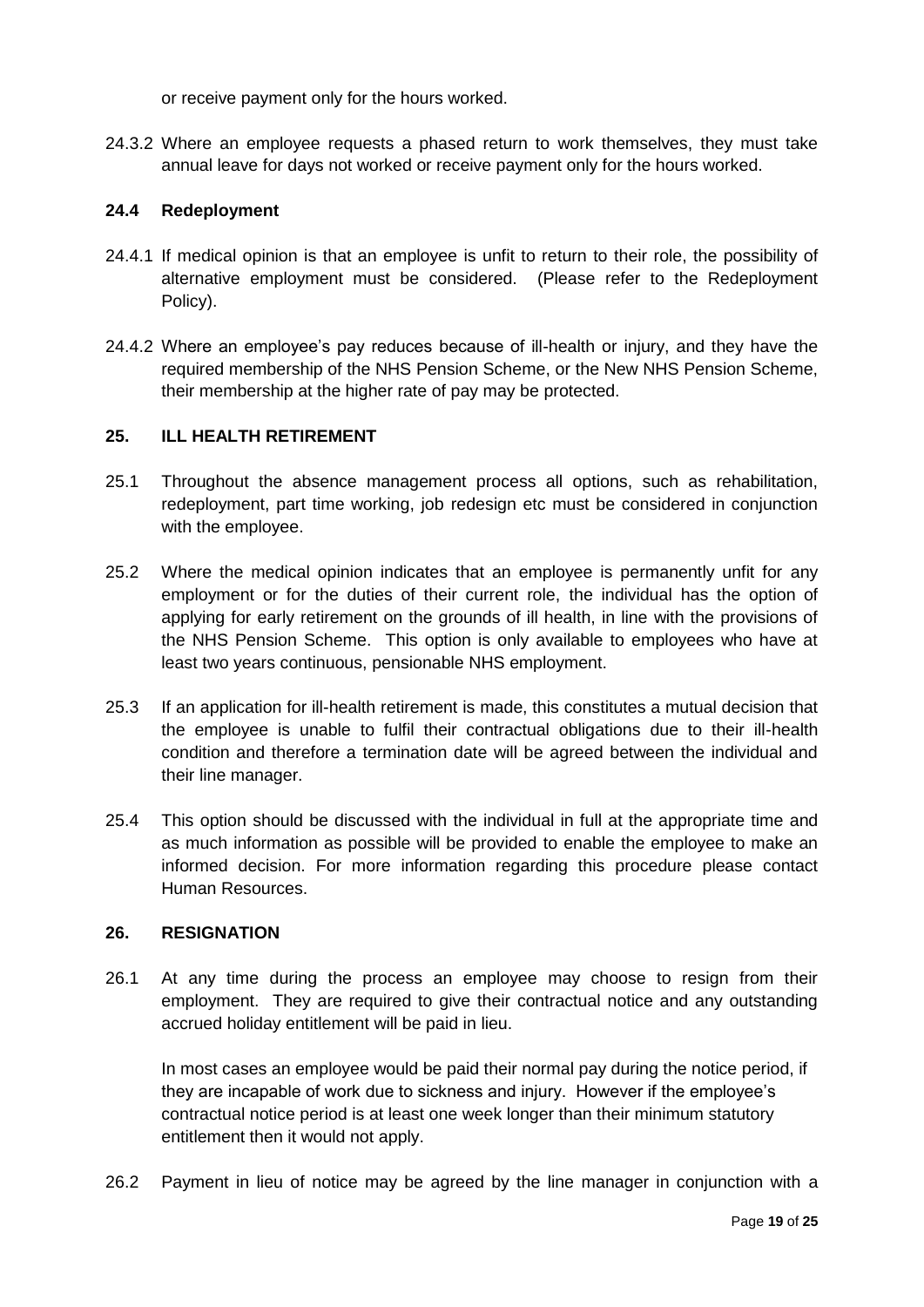member of the The HR Team.

#### **27. DISMISSAL ON THE GROUNDS OF CAPABILITY**

- 27.1 Before dismissal is considered, all other options as outlined above must have been discussed with the employee during the regular meetings that have taken place throughout the absence. Managers must be satisfied that all relevant information has been obtained and all relevant facts investigated. Documentation supporting this must be provided to the employee. In cases of long-term sickness, managers must also be mindful of the cessation of occupational sick pay entitlements in conjunction with the long-term prognosis.
- 27.2 In cases of short-term absence, managers must also consider the potential loss of specialist knowledge/experienced member of staff, the cost of replacing the employee, whether or any flexible working arrangements could be accommodated in order to retain the skill and knowledge in the organisation.
- 27.3 Should the dismissal of an employee be identified at any stage in the process as the only appropriate option (i.e. all other options as outlined above have been investigated and found to be inappropriate) a Final Review Meeting will be convened. This will be chaired in line with the scheme of delegation and will be attended by the employee in question, their line manager and a Human Resources representative.
- 27.4 Prior to this meeting the employee will receive a copy of the report, detailing the case history to date and considerations taken into account (eg Equality Act, implications, suitable alternative employment, ill health retirement) together with all other relevant documents, made to the person authorised to dismiss.
- 27.5 At this meeting the employee will have the opportunity to present their case and submit supporting evidence. They have the right to be accompanied by a Trade Union Representative or work colleague. The employee has the right to appeal this decision within 10 working days of the date of the letter. An appeal may be made on grounds of fact or exceptionality. In making the case on grounds of exceptionality, an employee needs to satisfy the panel that their mitigation is sufficiently unique, relevant and compelling. Where there is an appeal against a dismissal, employees should address their appeal to the Chief Officer within 10 days of receipt of the letter. The organisation CCG will endeavour to hold an appeal within four weeks of receipt of the appeal notification.
- 27.6 Following the meeting the employee will be given a letter confirming the reason for dismissal, the date of dismissal, their right to appeal, details of any payment in lieu of contractual notice and any other outstanding payments to which they are entitled eg annual leave.
- 27.7 Following the meeting the employee will be given a letter confirming the reason for dismissal, the date of dismissal, their right to appeal, details of any payment in lieu of contractual notice and any other outstanding payments to which they are entitled e.g. annual leave.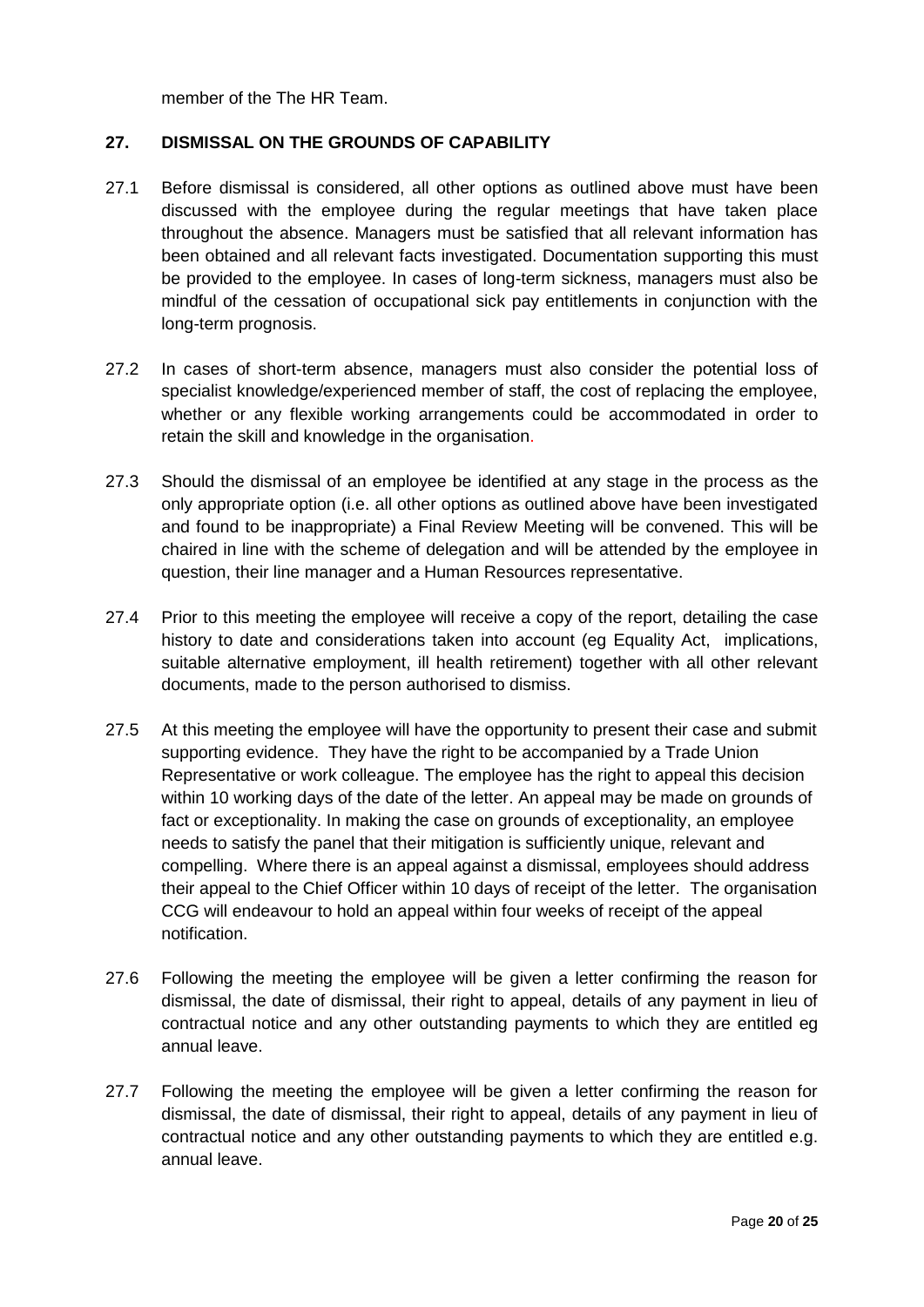## **28. APPEAL PROCESS**

10 working days' notice will be given of the meeting arrangements. Five working days prior to the hearing the dismissing manager who issued the warning will submit statement of case explaining the circumstances leading to the decision, and their appeal. Copies of these documents should be available to the other party and the panel members.

At the appeal hearing the following procedure should be adopted:

- Chair will lead introductions, ensure everyone agrees the purpose and nature of the meeting and has received all documentation being considered. If the employee is not accompanied by a companion the chair must ensure they were aware they were entitled to bring a companion.
- The manager will present an explanation of the case and circumstances that lead to the decision. The employee and/or their companion will have an opportunity to ask questions. Then the panel will then have an opportunity to ask questions.
- The employee and/or their companion will present the case supporting the appeal. The manager, then the panel will have the opportunity to ask questions.
- Both the manager and the employee will have an opportunity to sum up their cases. No new information should be put forwarded at this stage.
- An adjournment will be held for the panel to reach a decision.
- Usually the decision of the panel will be presented on the day. It will be confirmed in writing within 5 working days.

There is no further internal right of appeal.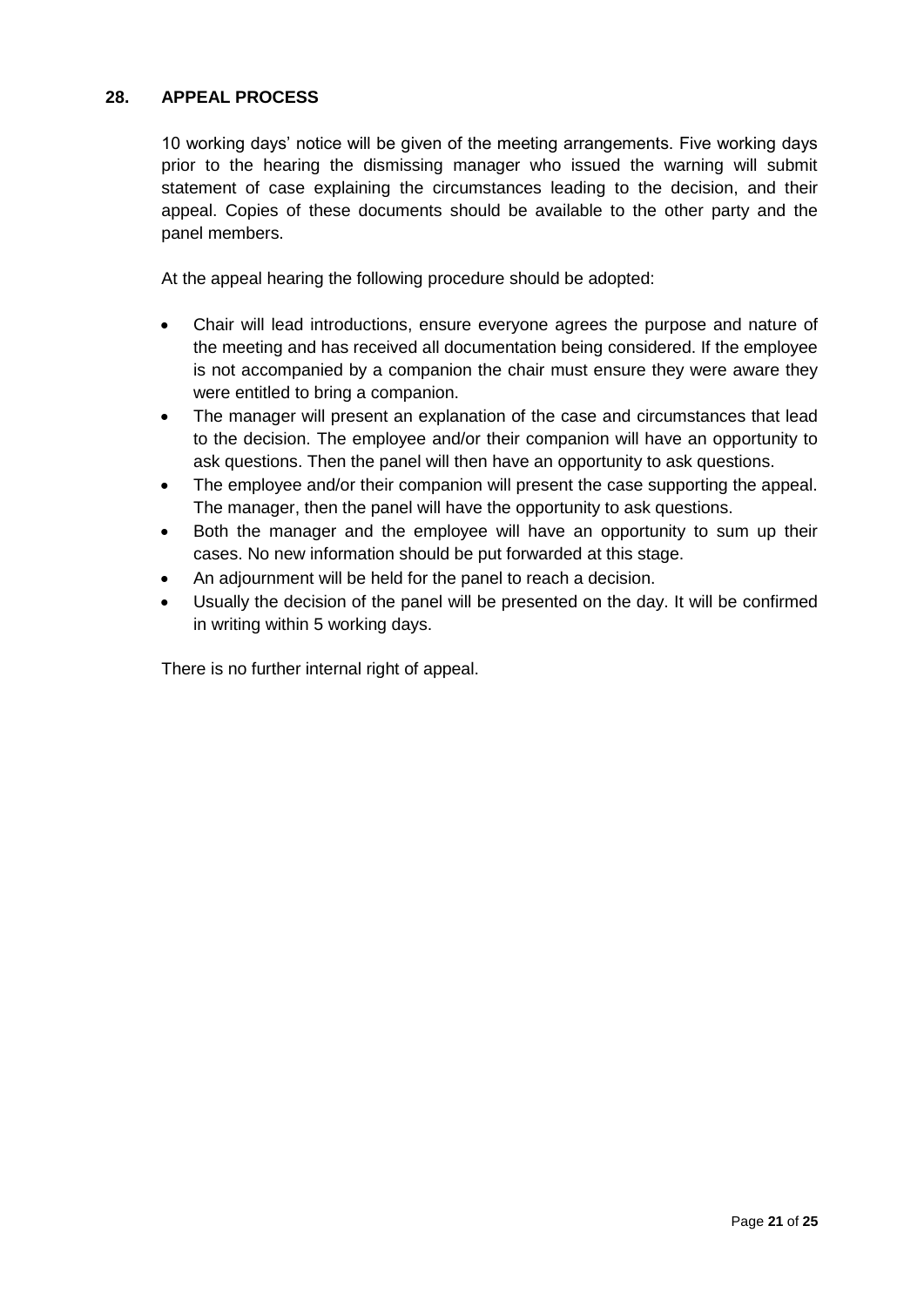# **Appendix A**

# **Stages of the process relating to managing short term sickness absence**

|                                                       | Period of absence                                                                                                                                                                                         | Improvement<br>target                                                                                                                                             | Action                                                                                                                                                                                                              | Decision                                                                                                                        |
|-------------------------------------------------------|-----------------------------------------------------------------------------------------------------------------------------------------------------------------------------------------------------------|-------------------------------------------------------------------------------------------------------------------------------------------------------------------|---------------------------------------------------------------------------------------------------------------------------------------------------------------------------------------------------------------------|---------------------------------------------------------------------------------------------------------------------------------|
| First<br><b>Stage</b><br>Formal<br>Review<br>Meeting  | If the employee has<br>had 4 occasions, or<br>aggregated 28 days<br>absence in any rolling<br>12 month period they<br>will be required to<br>attend a formal review<br>meeting.                           | During the next<br>6 months, if the<br>employee has a<br>further<br>absence(s) and<br>this is a cause<br>for concern, they<br>will progress to<br>the next stage. | Formal meeting:<br>Review absence<br>record and reasons<br>for absence. Agree<br>standard of<br>attendance and<br>support if necessary.<br>Possible OH referral if<br>needed                                        | Decision in<br>writing, copy<br>kept on<br>personnel<br>file.                                                                   |
| Second<br>Stage<br>Formal<br><b>Review</b><br>Meeting | From the date of the<br>first stage meeting, if<br>the employee has a<br>further absence(s) and<br>this is a cause for<br>concern, they will be<br>required to attend a<br>second stage formal<br>meeting | During the next<br>6 months, if the<br>employee has a<br>further<br>absence(s) and<br>this is a cause<br>for concern, they<br>will progress to<br>the next stage  | Formal meeting:<br>Review absence<br>record, reasons for<br>absence and medical<br>advice. Agree<br>standard of<br>attendance and<br>support if necessary.<br>Refer to Occupational<br>Health                       | Decision in<br>writing, copy<br>kept on<br>personnel<br>file.                                                                   |
| Final<br>Review<br>Meeting                            | From the date of the<br>second stage meeting,<br>if the employee has a<br>further absence(s) and<br>this is a cause for<br>concern, they will be<br>required to attend a<br>Final Review Meeting.         | If the employee<br>if not dismissed<br>then revoke a<br>new<br>improvement<br>target at the<br>Second Stage<br><b>Formal Review</b><br>Meeting                    | Final review meeting:<br>Review absence<br>record, actions taken<br>to support<br>improvement and any<br>supporting medical<br>advice. Alternatives to<br>dismissal will be<br>discussed including<br>redeployment. | Decision in<br>writing, copy<br>kept on<br>personnel<br>file.<br>Possible<br>outcome-<br><b>Dismissal</b><br>Right of<br>appeal |

\*Please note – Triggers should be pro rata for part time employees and calculated on contractual days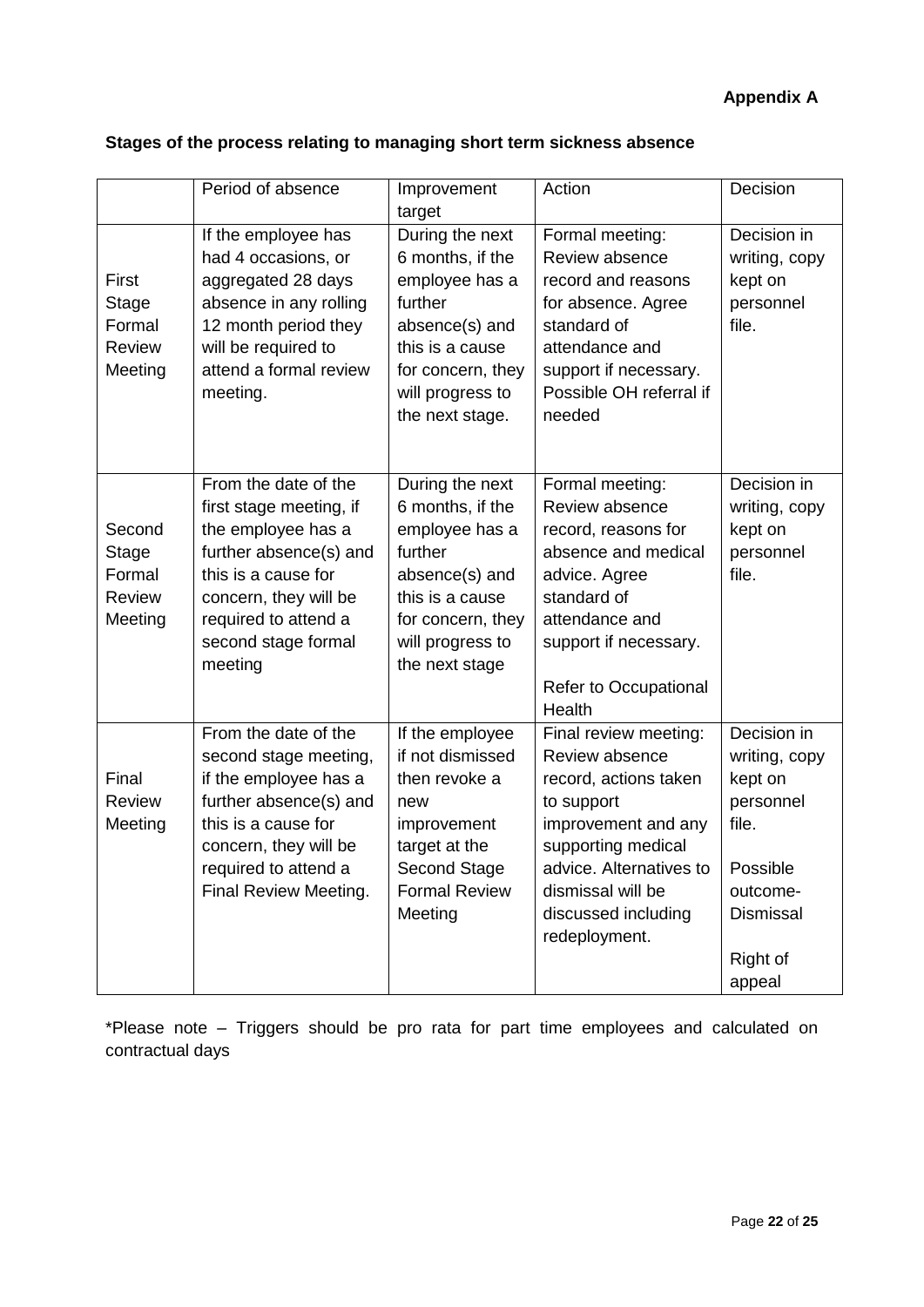# **Equality Impact Assessment**

| Title of policy                                        | <b>Managing Sickness Absence Policy</b> |  |
|--------------------------------------------------------|-----------------------------------------|--|
| Names and roles of people completing the<br>assessment | Liz Beecroft, Interim Senior HR Advisor |  |
| Date assessment started/completed                      | 10/07/2017                              |  |

| 1. Outline              |                                                                   |  |  |
|-------------------------|-------------------------------------------------------------------|--|--|
| Give a brief summary of | This policy outlines the organisations formal short term and long |  |  |
| the policy              | term sickness absence triggers. Management and staff are          |  |  |
|                         | informed of their responsibilities in reporting/managing sickness |  |  |
|                         | absence. Informal and formal stages of the procedure are set out  |  |  |
|                         | to manage absence and references are made to support services     |  |  |
|                         | such as occupational health.                                      |  |  |
| What outcomes do you    | For the policy to comply with statutory requirements, NHS         |  |  |
| want to achieve         | Litigation Authority Standards and best practice.                 |  |  |

## **2.Analysis of impact**

This is the core of the assessment, using the information above detail the actual or likely impact on protected groups, with consideration of the general duty to;

| eliminate unlawful discrimination; advance equality of opportunity; foster good relations |                  |                  |                                    |  |
|-------------------------------------------------------------------------------------------|------------------|------------------|------------------------------------|--|
|                                                                                           | Are there any    | <b>Are these</b> | What action will be taken to       |  |
|                                                                                           | likely impacts?  | negative or      | address any negative impacts       |  |
|                                                                                           | Are any groups   | positive?        | or enhance positive ones?          |  |
|                                                                                           | going to be      |                  |                                    |  |
|                                                                                           | affected         |                  |                                    |  |
|                                                                                           | differently?     |                  |                                    |  |
|                                                                                           | Please describe. |                  |                                    |  |
| Age                                                                                       | No.              |                  |                                    |  |
| <b>Carers</b>                                                                             | Yes              | Negative         | Staff with caring responsibilities |  |
|                                                                                           |                  |                  | (often women) may be recorded      |  |
|                                                                                           |                  |                  | as sick (potential negative        |  |
|                                                                                           |                  |                  | impact) and should be reminded     |  |
|                                                                                           |                  |                  | that Special Leave Policies are    |  |
|                                                                                           |                  |                  | available to deal with urgent      |  |
|                                                                                           |                  |                  | domestic issues. Line manager      |  |
|                                                                                           |                  |                  | should take account of other       |  |
|                                                                                           |                  |                  | policies before taking action      |  |
| <b>Disability</b>                                                                         | Yes              | Negative         | The policy is not clear how        |  |
|                                                                                           |                  |                  | disability- related absence should |  |
|                                                                                           |                  |                  | be recorded. However, there is     |  |
|                                                                                           |                  |                  | reference to disability-related    |  |
|                                                                                           |                  |                  | absence where managers are         |  |
|                                                                                           |                  |                  | required to take account of such   |  |
|                                                                                           |                  |                  | circumstances.                     |  |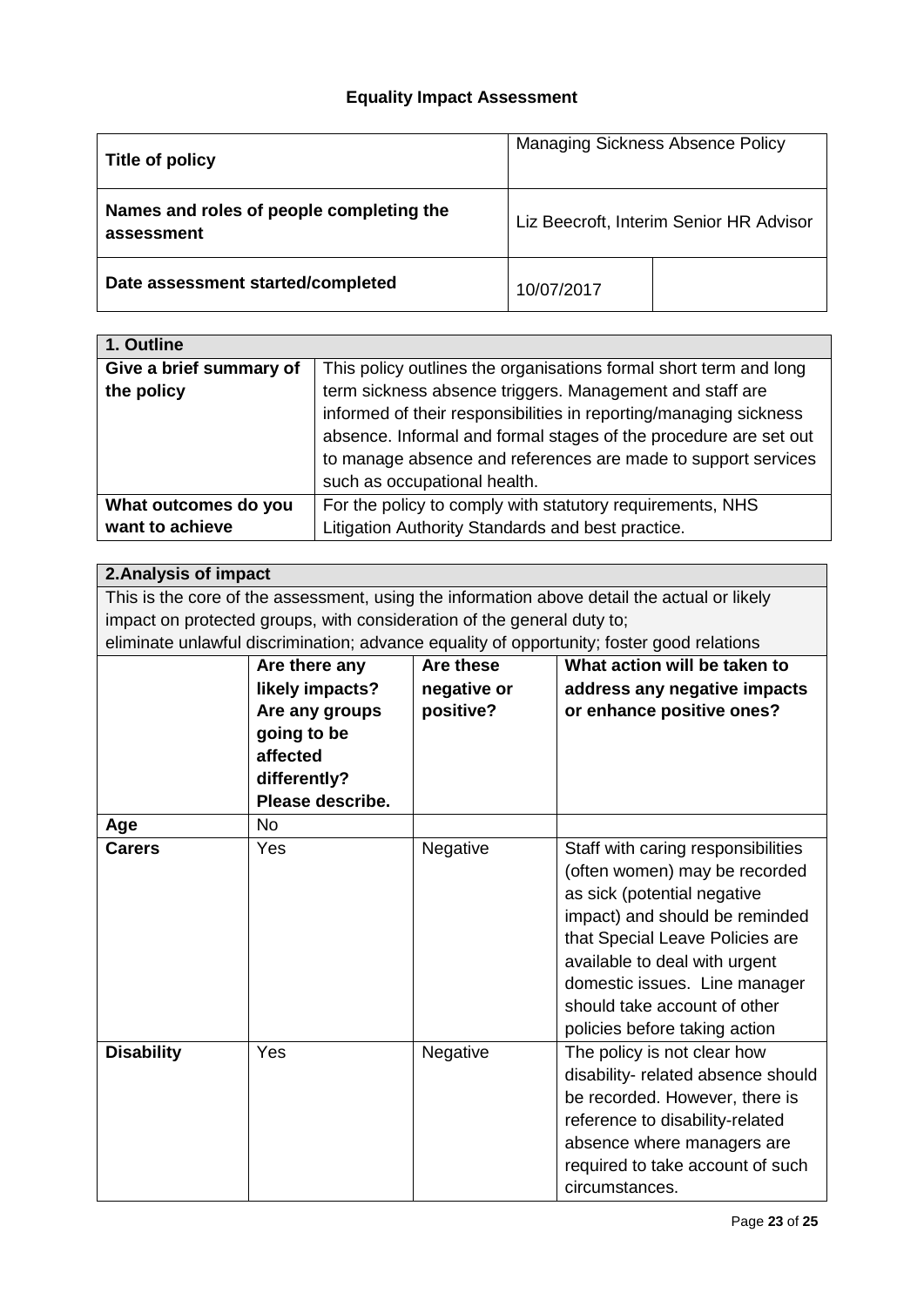|                                          |                                                                                  |          | Any negative impact can be<br>reduced with the close<br>involvement of HR and<br><b>Occupational Health</b><br>professionals who can consider<br>advice accompanying the<br>Equality Act 2010.<br>Positive impact: The policy<br>advises managers to discuss any<br>issues with the HR team where<br>they believe reasonable<br>adjustments or discretion should<br>be exercised in relation to<br>sickness absence triggers. |
|------------------------------------------|----------------------------------------------------------------------------------|----------|-------------------------------------------------------------------------------------------------------------------------------------------------------------------------------------------------------------------------------------------------------------------------------------------------------------------------------------------------------------------------------------------------------------------------------|
| <b>Sex</b>                               | <b>No</b>                                                                        |          |                                                                                                                                                                                                                                                                                                                                                                                                                               |
| Race                                     | <b>No</b>                                                                        |          |                                                                                                                                                                                                                                                                                                                                                                                                                               |
| <b>Religion or</b><br>belief             | <b>No</b>                                                                        |          |                                                                                                                                                                                                                                                                                                                                                                                                                               |
| <b>Sexual</b><br>orientation             | <b>No</b>                                                                        |          |                                                                                                                                                                                                                                                                                                                                                                                                                               |
| Gender<br>reassignment                   | Yes                                                                              | Negative | The policy does not specify<br>arrangements for absence<br>connected to medical processes<br>related to transgender issues<br>and that any employee<br>diagnosed with Gender<br>Dysphoria or Gender Identity<br>Disorder this will be covered by<br>the normal arrangements of this<br>policy.                                                                                                                                |
| <b>Pregnancy and</b><br>maternity        | <b>No</b>                                                                        |          |                                                                                                                                                                                                                                                                                                                                                                                                                               |
| <b>Marriage and</b><br>civil partnership | <b>No</b>                                                                        |          |                                                                                                                                                                                                                                                                                                                                                                                                                               |
| Other relevant<br>group                  | <b>No</b>                                                                        |          |                                                                                                                                                                                                                                                                                                                                                                                                                               |
|                                          |                                                                                  |          |                                                                                                                                                                                                                                                                                                                                                                                                                               |
| justifiable?<br>Please detail.           | If any negative/positive impacts were<br>identified are they valid, legal and/or |          | There are negative impacts identified<br>within Carers and Gender Reassignment<br>which are justifiable and considered as a<br>potential impact.<br>The policy is applicable to<br>all employees and adheres to the NHS<br>Litigation Authority Standards, statutory<br>requirements and best practice. Makes all                                                                                                             |